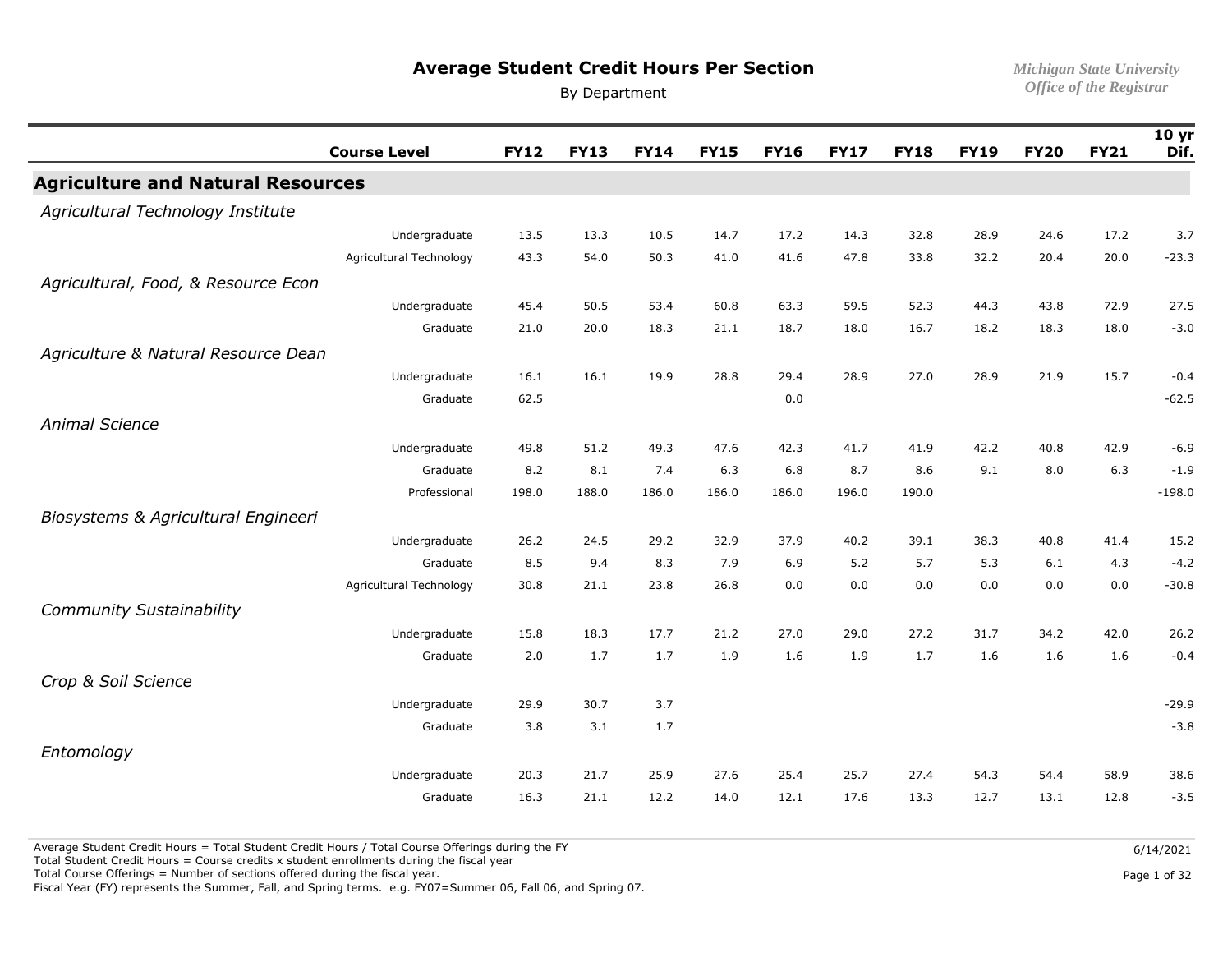By Department

|                                          | <b>Course Level</b> | <b>FY12</b> | <b>FY13</b> | <b>FY14</b> | <b>FY15</b> | <b>FY16</b> | <b>FY17</b> | <b>FY18</b> | <b>FY19</b> | <b>FY20</b> | <b>FY21</b> | 10 <sub>yr</sub><br>Dif. |
|------------------------------------------|---------------------|-------------|-------------|-------------|-------------|-------------|-------------|-------------|-------------|-------------|-------------|--------------------------|
|                                          |                     |             |             |             |             |             |             |             |             |             |             |                          |
| Fisheries & Wildlife                     |                     |             |             |             |             |             |             |             |             |             |             |                          |
|                                          | Undergraduate       | 36.3        | 40.3        | 37.1        | 42.8        | 36.4        | 45.5        | 37.4        | 46.6        | 46.5        | 47.2        | 10.9                     |
|                                          | Graduate            | 23.2        | 26.1        | 20.2        | 17.4        | 20.9        | 19.9        | 20.6        | 17.7        | 21.3        | 20.2        | $-3.0$                   |
| Food Science & Human Nutrition           |                     |             |             |             |             |             |             |             |             |             |             |                          |
|                                          | Undergraduate       | 110.3       | 108.3       | 107.0       | 112.4       | 115.1       | 100.5       | 93.0        | 90.0        | 89.0        | 83.3        | $-27.0$                  |
|                                          | Graduate            | 8.7         | 17.8        | 16.2        | 16.9        | 16.3        | 16.1        | 12.6        | 16.0        | 14.0        | 14.4        | 5.7                      |
| Forestry                                 |                     |             |             |             |             |             |             |             |             |             |             |                          |
|                                          | Undergraduate       | 9.0         | 14.7        | 14.6        | 16.8        | 18.5        | 20.4        | 22.3        | 24.3        | 25.2        | 29.1        | 20.1                     |
|                                          | Graduate            | 3.5         | 2.7         | 3.0         | 3.9         | 5.1         | 5.5         | 6.7         | 5.3         | 7.8         | 5.9         | 2.4                      |
| Horticulture                             |                     |             |             |             |             |             |             |             |             |             |             |                          |
|                                          | Undergraduate       | 15.1        | 15.3        | 18.5        | 17.5        | 36.2        | 33.0        | 34.1        | 30.3        | 34.2        | 32.0        | 16.9                     |
|                                          | Graduate            | 2.6         | 3.2         | 2.3         | 2.0         | 3.4         | 5.3         | 6.1         | 6.9         | 8.7         | 6.5         | 3.9                      |
| Packaging                                |                     |             |             |             |             |             |             |             |             |             |             |                          |
|                                          | Undergraduate       | 70.5        | 73.2        | 73.4        | 70.3        | 71.6        | 64.8        | 61.0        | 59.7        | 55.0        | 59.7        | $-10.8$                  |
|                                          | Graduate            | 21.7        | 20.4        | 16.6        | 14.0        | 14.6        | 14.8        | 12.4        | 15.3        | 7.8         | 11.3        | $-10.4$                  |
| Planning, Design, & Construction         |                     |             |             |             |             |             |             |             |             |             |             |                          |
|                                          | Undergraduate       | 28.0        | 27.2        | 24.8        | 26.4        | 28.4        | 30.3        | 30.1        | 29.4        | 34.2        | 36.7        | 8.7                      |
|                                          | Graduate            | 2.0         | 1.5         | 1.4         | 2.3         | 2.9         | 1.9         | 1.8         | 1.8         | 2.5         | 2.5         | 0.5                      |
| Plant Pathology                          |                     |             |             |             |             |             |             |             |             |             |             |                          |
|                                          | Undergraduate       | 7.2         | 7.5         | 0.0         |             |             |             |             |             |             |             | $-7.2$                   |
|                                          | Graduate            | 14.2        | 17.9        | 13.8        |             |             |             |             |             |             |             | $-14.2$                  |
| <b>Plant Soil and Microbial Sciences</b> |                     |             |             |             |             |             |             |             |             |             |             |                          |
|                                          | Undergraduate       |             |             | 34.5        | 31.4        | 29.1        | 30.8        | 37.6        | 37.6        | 71.7        | 57.3        | 57.3                     |
|                                          | Graduate            |             |             | 6.2         | 4.3         | 5.2         | 4.5         | 4.3         | 4.6         | 19.8        | 20.1        | 20.1                     |
| Resource Development                     |                     |             |             |             |             |             |             |             |             |             |             |                          |
|                                          | Graduate            | 0.0         | 0.0         | 0.8         |             |             |             |             |             |             |             | 0.0                      |

Fiscal Year (FY) represents the Summer, Fall, and Spring terms. e.g. FY07=Summer 06, Fall 06, and Spring 07.

Page 2 of 32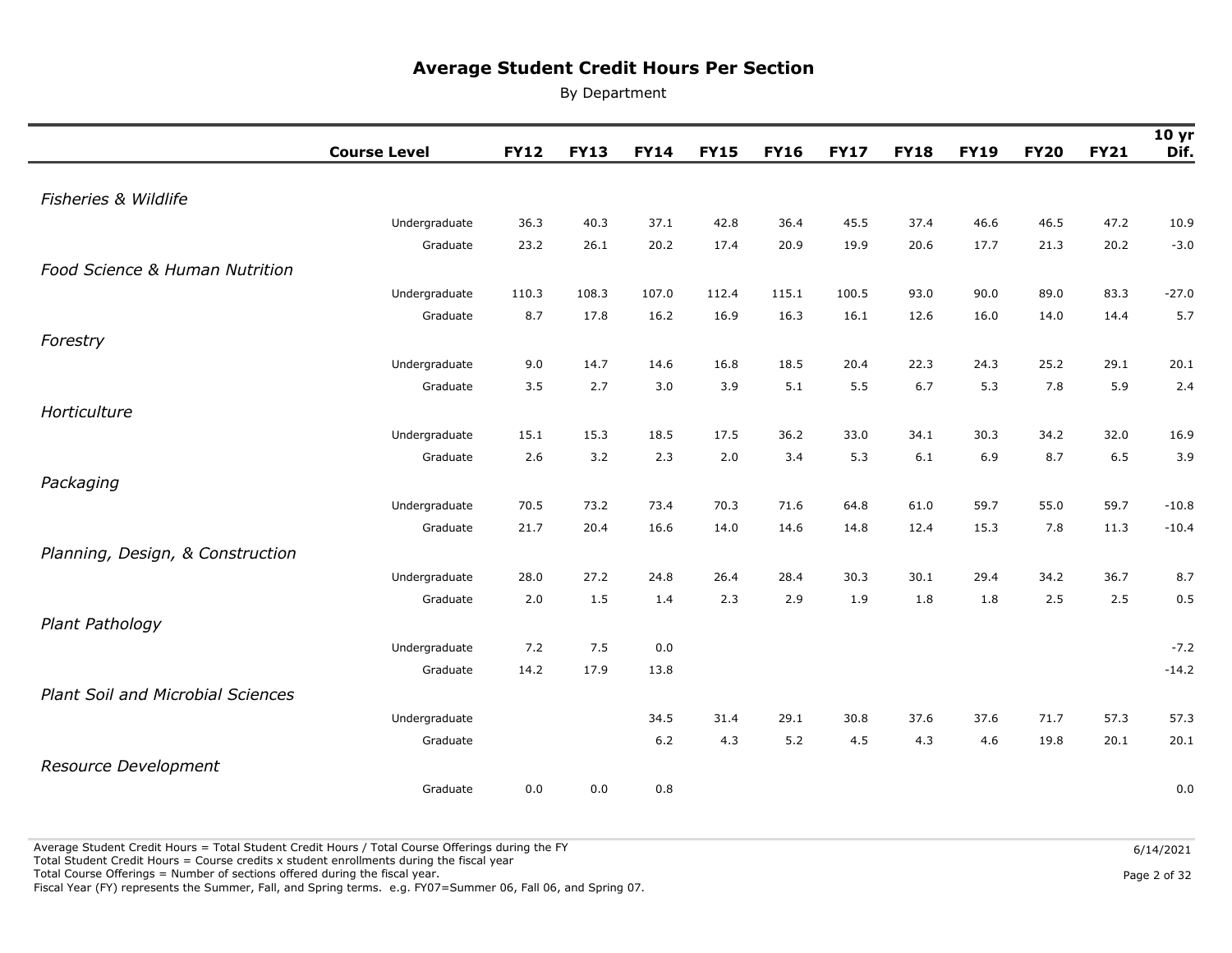|      |              |      |      |              | 8.6  |
|------|--------------|------|------|--------------|------|
| 24.3 | 26.0<br>28.1 | 27.6 | 27.5 | 31.5<br>27.2 | 31.5 |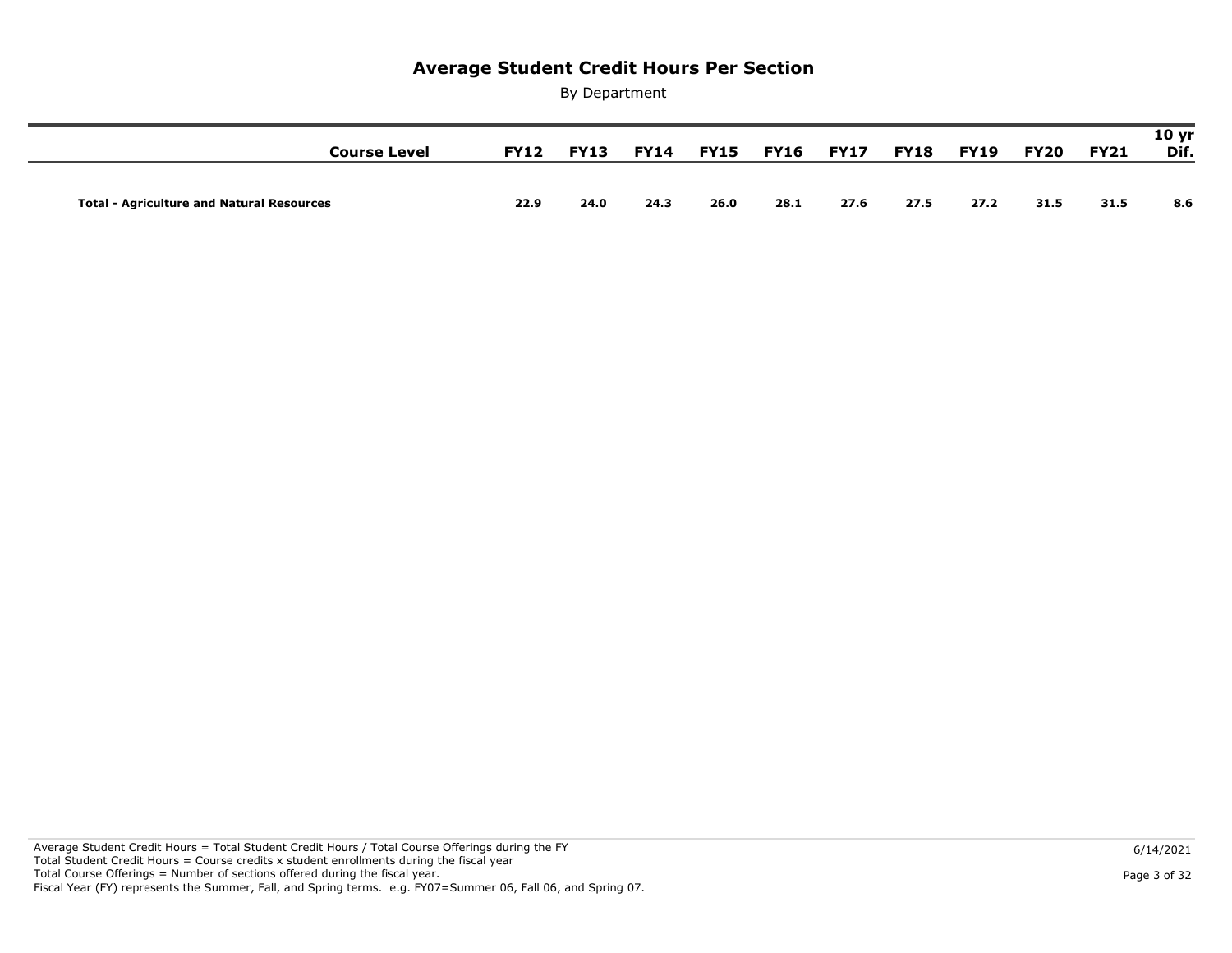By Department

| <b>Course Level</b>                 | <b>FY12</b>                                     | <b>FY13</b> | <b>FY14</b> | <b>FY15</b>                      | <b>FY16</b>                    | <b>FY17</b> | <b>FY18</b> | <b>FY19</b> | <b>FY20</b> | <b>FY21</b> | 10 <sub>yr</sub><br>Dif. |
|-------------------------------------|-------------------------------------------------|-------------|-------------|----------------------------------|--------------------------------|-------------|-------------|-------------|-------------|-------------|--------------------------|
|                                     | <b>Average Student Credit Hours Per Section</b> |             |             | <b>Michigan State University</b> | <b>Office of the Registrar</b> |             |             |             |             |             |                          |
| <b>Course Level</b>                 | <b>FY12</b>                                     | <b>FY13</b> | <b>FY14</b> | <b>FY15</b>                      | <b>FY16</b>                    | <b>FY17</b> | <b>FY18</b> | <b>FY19</b> | <b>FY20</b> | <b>FY21</b> | 10 <sub>yr</sub><br>Dif. |
| <b>Arts and Letters</b>             |                                                 |             |             |                                  |                                |             |             |             |             |             |                          |
| Art, Art History, and Design        |                                                 |             |             |                                  |                                |             |             |             |             |             |                          |
| Undergraduate                       | 30.9                                            | 31.9        | 32.1        | 31.1                             | 31.0                           | 33.8        | 33.3        | 35.5        | 34.2        | 36.9        | 6.0                      |
| Graduate                            | 1.8                                             | 3.1         | 3.4         | 3.1                              | 2.5                            | 2.0         | 1.8         | 1.5         | 1.5         | 1.0         | $-0.8$                   |
| Arts & Letters Dean                 |                                                 |             |             |                                  |                                |             |             |             |             |             |                          |
| Undergraduate                       | 18.5                                            | 16.4        | 15.1        | 16.7                             | 18.6                           | 20.8        | 18.3        | 20.0        | 21.1        | 19.4        | 0.9                      |
| Graduate                            | 8.7                                             | 7.0         | 8.9         | 6.3                              | 4.0                            | 4.2         | 3.8         | 2.5         | 2.2         | 2.4         | $-6.3$                   |
| Ctr Integrative Std-Arts&Humanities |                                                 |             |             |                                  |                                |             |             |             |             |             |                          |
| Undergraduate                       | 115.1                                           | 118.3       | 126.1       | 125.6                            | 124.2                          | 115.5       | 118.1       | 118.1       | 123.9       | 134.5       | 19.4                     |
| English                             |                                                 |             |             |                                  |                                |             |             |             |             |             |                          |
| Undergraduate                       | 26.0                                            | 24.0        | 20.9        | 22.8                             | 20.9                           | 26.8        | 31.3        | 33.2        | 29.6        | 32.4        | 6.4                      |
| Graduate                            | 6.8                                             | 6.0         | 6.3         | $6.2$                            | 5.5                            | 6.0         | 7.2         | 6.9         | 6.6         | $6.2$       | $-0.6$                   |
| English Language Center             | 31.0                                            | 19.5        | 23.0        | 17.0                             | 35.0                           | 32.0        | 27.0        | 0.0         |             |             | $-31.0$                  |
| History                             |                                                 |             |             |                                  |                                |             |             |             |             |             |                          |
| Graduate                            |                                                 |             | 3.0         |                                  |                                |             |             |             |             |             | 0.0                      |
| Linguistic, Languages and Cultures  |                                                 |             |             |                                  |                                |             |             |             |             |             |                          |
| Undergraduate                       | 30.0                                            | 29.6        | 27.1        | 27.2                             | 24.8                           | 24.0        | 22.2        | 23.1        | 22.5        | 23.2        | $-6.8$                   |
| Graduate                            | 6.0                                             | 5.8         | 5.5         | 6.8                              | 6.7                            | 7.2         | 7.5         | 7.4         | 7.7         | 7.6         | 1.6                      |
| English Language Center             | 956.6                                           | 767.2       | 158.5       | 141.0                            | 122.5                          | 151.8       | 150.0       | 121.6       | 144.6       | 92.7        | $-863.9$                 |
| Philosophy                          |                                                 |             |             |                                  |                                |             |             |             |             |             |                          |
| Undergraduate                       | 73.5                                            | 69.3        | 71.7        | 74.2                             | 73.4                           | 64.3        | 73.6        | 70.2        | 70.6        | 81.2        | 7.7                      |
| Graduate                            | 13.9                                            | 13.5        | 10.1        | 8.7                              | 8.3                            | 5.9         | 6.5         | 7.4         | 6.5         | 7.8         | $-6.1$                   |

Average Student Credit Hours = Total Student Credit Hours / Total Course Offerings during the FY

Total Student Credit Hours = Course credits x student enrollments during the fiscal year

Total Course Offerings = Number of sections offered during the fiscal year.

Fiscal Year (FY) represents the Summer, Fall, and Spring terms. e.g. FY07=Summer 06, Fall 06, and Spring 07.

Page 4 of 32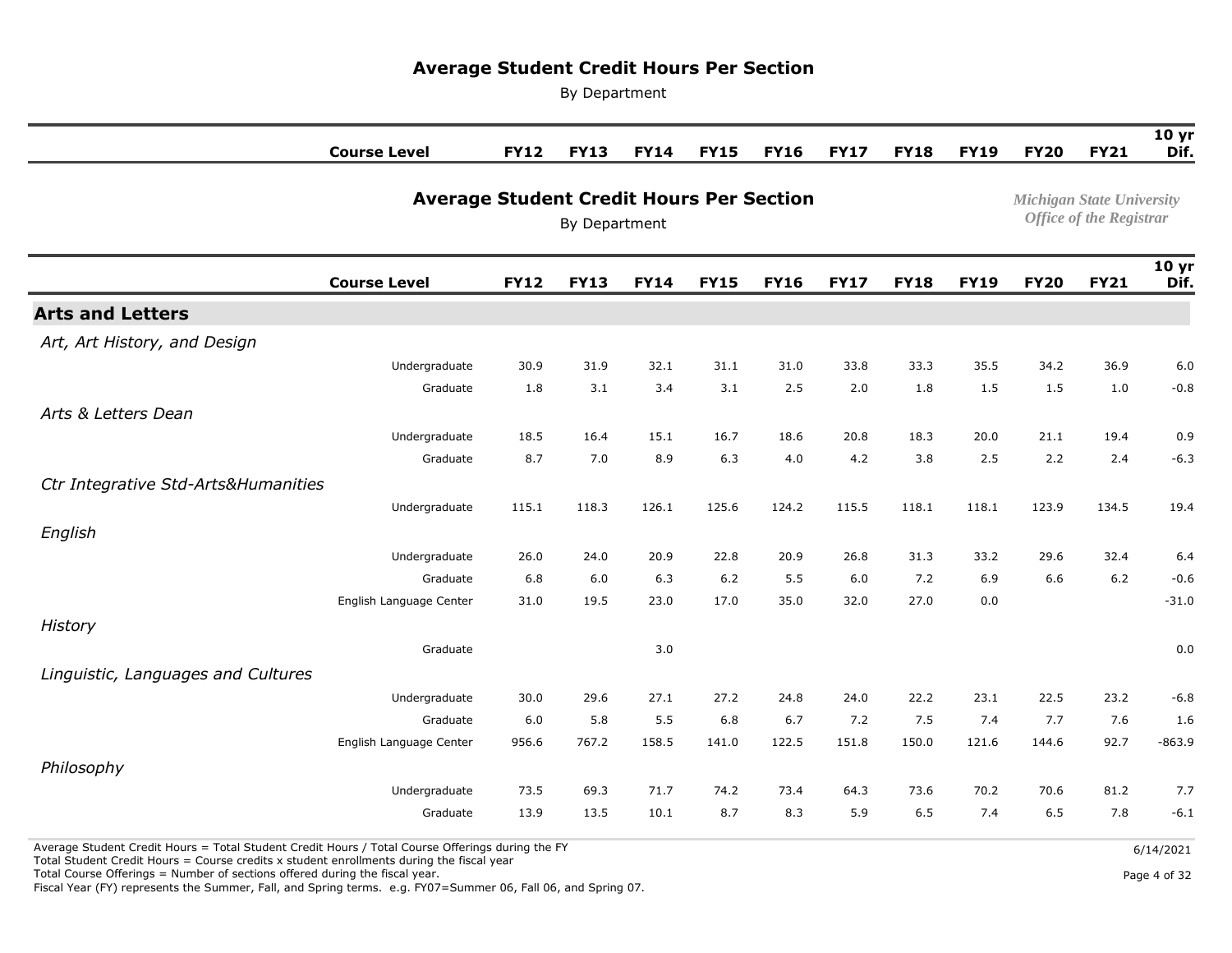|                                      | <b>Course Level</b> | <b>FY12</b> | <b>FY13</b> | <b>FY14</b> | <b>FY15</b> | <b>FY16</b> | <b>FY17</b> | <b>FY18</b> | <b>FY19</b> | <b>FY20</b> | <b>FY21</b> | 10 <sub>yr</sub><br>Dif. |
|--------------------------------------|---------------------|-------------|-------------|-------------|-------------|-------------|-------------|-------------|-------------|-------------|-------------|--------------------------|
|                                      |                     |             |             |             |             |             |             |             |             |             |             |                          |
| Religious Studies                    |                     |             |             |             |             |             |             |             |             |             |             |                          |
|                                      | Undergraduate       | 29.5        | 31.9        | 33.3        | 34.3        | 31.4        | 35.4        | 33.9        | 28.8        | 32.8        | 34.4        | 4.9                      |
|                                      | Graduate            | 0.0         | 0.1         | 0.0         | 0.0         | 0.0         | 0.0         | 0.1         | 0.0         | 0.0         | 0.0         | 0.0                      |
| <b>Romance and Classical Studies</b> |                     |             |             |             |             |             |             |             |             |             |             |                          |
|                                      | Undergraduate       | 43.0        | 54.9        | 50.1        | 52.2        | 49.1        | 48.6        | 48.2        | 50.1        | 49.0        | 52.0        | 9.0                      |
|                                      | Graduate            | 11.0        | 11.7        | 9.3         | 8.0         | 6.6         | 7.5         | 6.2         | 5.2         | 5.0         | 5.4         | $-5.6$                   |
| Spanish and Portuguese               |                     |             |             |             |             |             |             |             |             |             |             |                          |
|                                      | Undergraduate       | 56.5        | 20.2        |             |             |             |             |             |             |             |             | $-56.5$                  |
|                                      | Graduate            | 10.8        | 3.3         |             |             |             |             |             |             |             |             | $-10.8$                  |
| Theatre                              |                     |             |             |             |             |             |             |             |             |             |             |                          |
|                                      | Undergraduate       | 16.1        | 17.1        | 16.8        | 16.6        | 15.5        | 14.1        | 13.7        | 15.2        | 14.4        | 11.1        | $-5.0$                   |
|                                      | Graduate            | 3.2         | 2.4         | 3.0         | 2.9         | 2.8         | 2.0         | 2.0         | 1.8         | 1.8         | 1.6         | $-1.6$                   |
| <b>Women's Studies</b>               |                     |             |             |             |             |             |             |             |             |             |             |                          |
|                                      | Undergraduate       | 25.6        | 19.6        | 37.6        | 34.5        | 32.2        | 31.1        | 28.3        | 30.4        | 33.1        | 41.4        | 15.8                     |
|                                      | Graduate            | 1.0         | 0.0         | 3.5         | 2.2         | 4.6         | 12.0        | 6.0         | 4.7         | 3.0         | 12.0        | 11.0                     |
| Writing, Rhetoric, American Cultures |                     |             |             |             |             |             |             |             |             |             |             |                          |
|                                      | Undergraduate       | 84.2        | 84.8        | 84.3        | 82.8        | 84.4        | 83.5        | 83.2        | 84.9        | 78.8        | 76.0        | $-8.2$                   |
|                                      | Graduate            |             |             | 0.0         | 18.9        | 13.4        | 15.3        | 11.9        | 13.2        | 15.5        | 14.0        | 14.0                     |
|                                      | Non - Credit        | 22.4        | 21.7        | 23.4        | 20.2        | 21.1        | 14.4        | 17.5        | 16.0        | 13.9        | 17.6        | $-4.8$                   |
| <b>Total - Arts and Letters</b>      |                     | 42.8        | 42.1        | 41.0        | 41.6        | 39.7        | 39.6        | 39.7        | 41.0        | 40.6        | 42.0        | $-0.8$                   |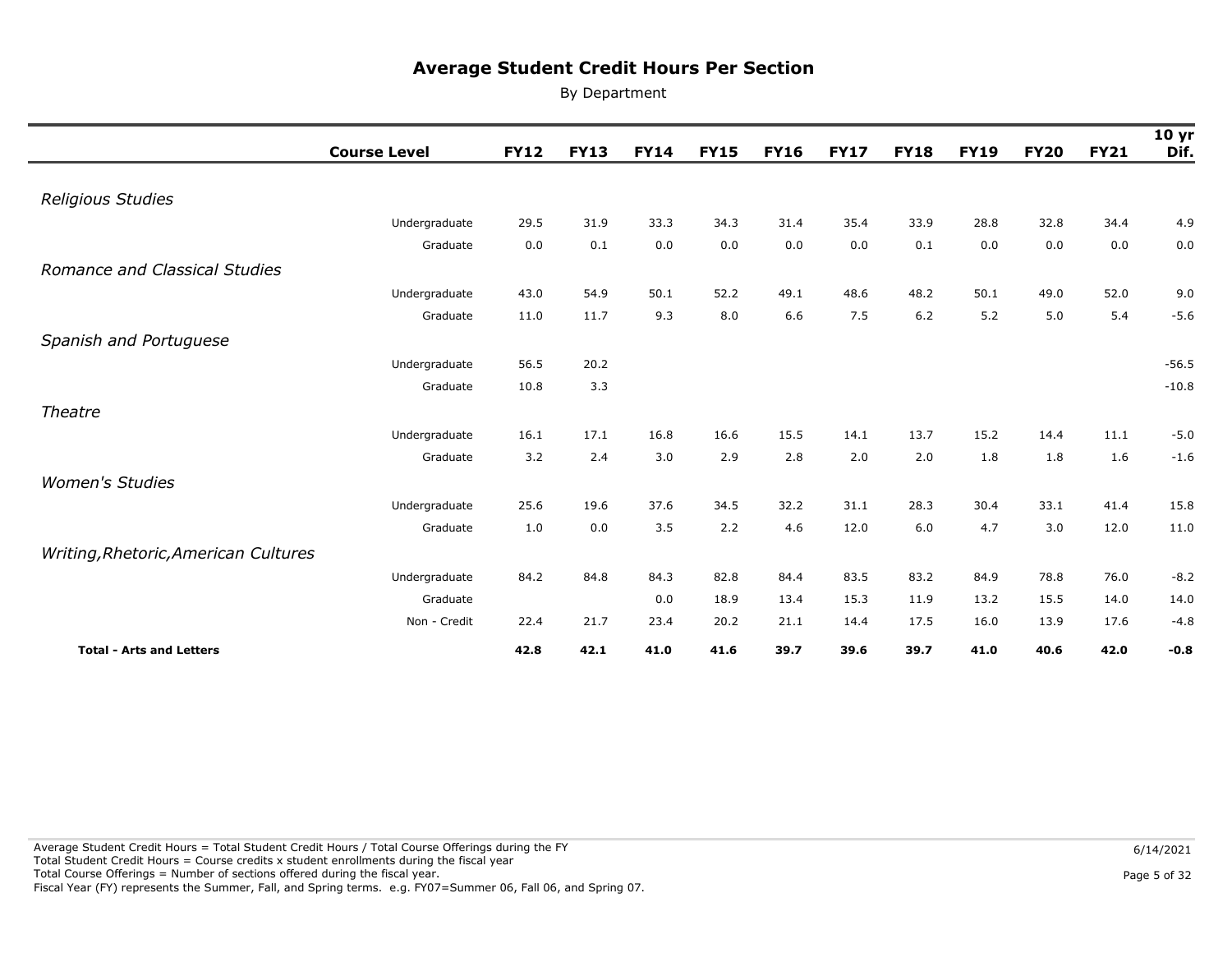|                                                   | <b>Course Level</b> | <b>FY12</b> | <b>FY13</b>                                                        | <b>FY14</b> | <b>FY15</b> | <b>FY16</b> | <b>FY17</b> | <b>FY18</b> | <b>FY19</b> | <b>FY20</b> | <b>FY21</b> | 10 <sub>yr</sub><br>Dif. |
|---------------------------------------------------|---------------------|-------------|--------------------------------------------------------------------|-------------|-------------|-------------|-------------|-------------|-------------|-------------|-------------|--------------------------|
|                                                   |                     |             | <b>Michigan State University</b><br><b>Office of the Registrar</b> |             |             |             |             |             |             |             |             |                          |
|                                                   | <b>Course Level</b> | <b>FY12</b> | <b>FY13</b>                                                        | <b>FY14</b> | <b>FY15</b> | <b>FY16</b> | <b>FY17</b> | <b>FY18</b> | <b>FY19</b> | <b>FY20</b> | <b>FY21</b> | 10 <sub>yr</sub><br>Dif. |
| <b>Assoc Prov Undergraduate Education</b>         |                     |             |                                                                    |             |             |             |             |             |             |             |             |                          |
| Aerospace Studies                                 |                     |             |                                                                    |             |             |             |             |             |             |             |             |                          |
|                                                   | Undergraduate       | 13.3        | 15.8                                                               | 14.4        | 14.1        | 12.0        | 12.8        | 16.5        | 16.8        | 15.1        | 13.2        | $-0.1$                   |
| Assoc Prov Undergraduate Education                |                     |             |                                                                    |             |             |             |             |             |             |             |             |                          |
|                                                   | Undergraduate       | 20.4        | 17.7                                                               | 21.7        | 25.1        | 29.1        | 24.0        | 25.4        | 25.2        | 27.3        | 212.3       | 191.9                    |
| <b>Military Science</b>                           |                     |             |                                                                    |             |             |             |             |             |             |             |             |                          |
|                                                   | Undergraduate       | 30.7        | 33.0                                                               | 34.6        | 35.2        | 29.2        | 27.6        | 34.0        | 40.1        | 47.7        | 41.8        | 11.1                     |
| <b>Total - Assoc Prov Undergraduate Education</b> |                     | 21.6        | 21.0                                                               | 23.3        | 25.3        | 25.3        | 22.5        | 25.6        | 26.9        | 28.9        | 120.9       | 99.3                     |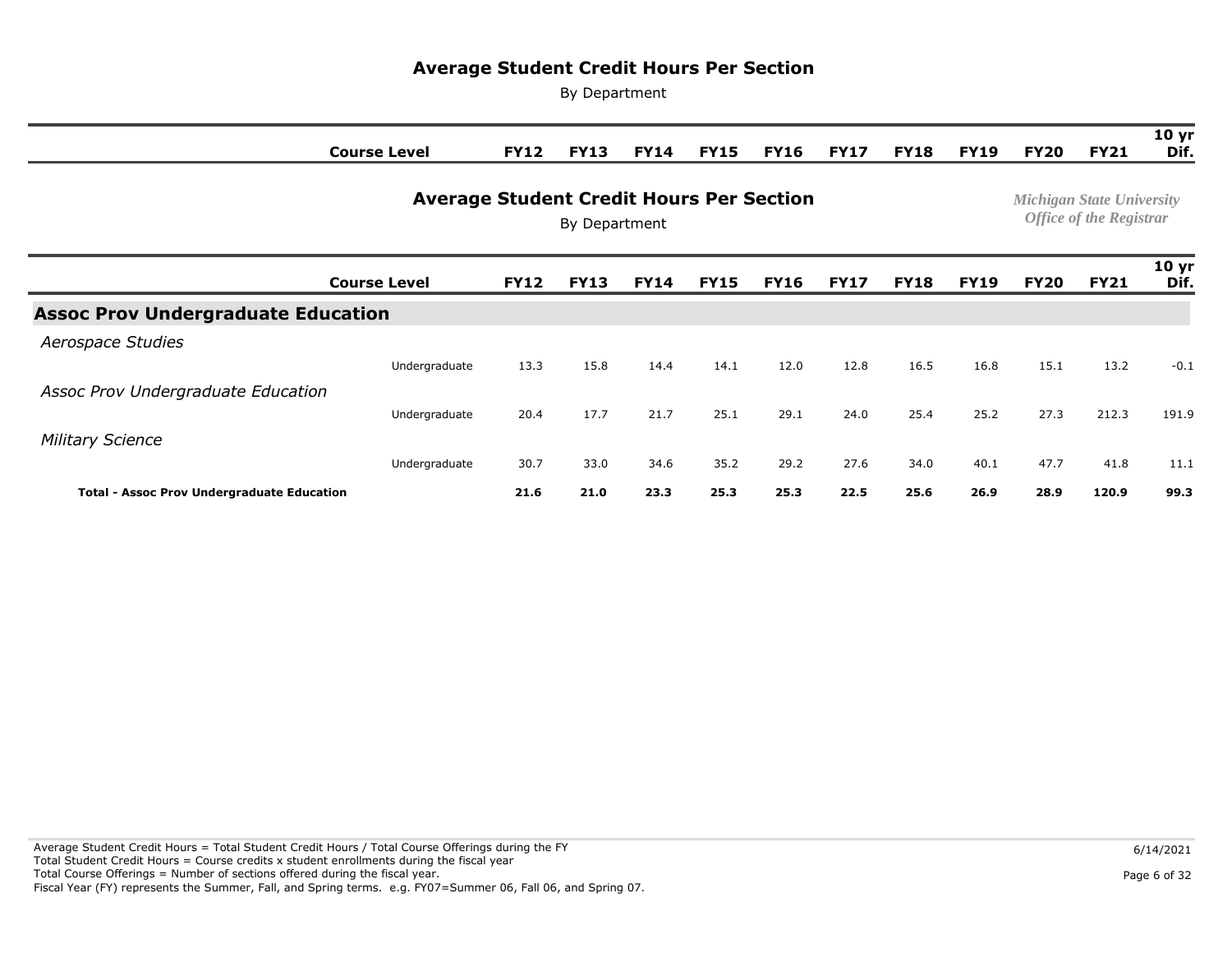|                                                                  | <b>Course Level</b> | <b>FY12</b> | <b>FY13</b> | <b>FY14</b> | <b>FY15</b> | <b>FY16</b> | <b>FY17</b> | <b>FY18</b> | <b>FY19</b> | <b>FY20</b> | <b>FY21</b> | 10 <sub>yr</sub><br>Dif.                                           |
|------------------------------------------------------------------|---------------------|-------------|-------------|-------------|-------------|-------------|-------------|-------------|-------------|-------------|-------------|--------------------------------------------------------------------|
| <b>Average Student Credit Hours Per Section</b><br>By Department |                     |             |             |             |             |             |             |             |             |             |             | <b>Michigan State University</b><br><b>Office of the Registrar</b> |
|                                                                  | <b>Course Level</b> | <b>FY12</b> | <b>FY13</b> | <b>FY14</b> | <b>FY15</b> | <b>FY16</b> | <b>FY17</b> | <b>FY18</b> | <b>FY19</b> | <b>FY20</b> | <b>FY21</b> | 10 <sub>yr</sub><br>Dif.                                           |
| <b>Assoc Provost Academic Services</b>                           |                     |             |             |             |             |             |             |             |             |             |             |                                                                    |
| Office of the Registrar                                          |                     |             |             |             |             |             |             |             |             |             |             |                                                                    |
|                                                                  | Undergraduate       | 4.1         | 4.2         | 3.9         | 3.9         | 4.2         | 4.3         | 5.4         | 6.4         | 7.9         | 43.7        | 39.6                                                               |
|                                                                  | Graduate            | 2.5         | 21.0        | 27.0        | 63.3        | 95.7        | 69.3        | 67.0        | 110.0       | 61.0        | 17.3        | 14.8                                                               |
|                                                                  | Home                | 3.2         | 3.0         | 2.9         | 3.6         | 2.1         | 3.0         | 3.5         | 3.0         | 2.0         | 2.0         | $-1.2$                                                             |
| <b>Total - Assoc Provost Academic Services</b>                   |                     | 4.1         | 4.3         | 4.0         | 4.3         | 4.7         | 4.7         | 5.9         | 7.0         | 8.1         | 38.5        | 34.4                                                               |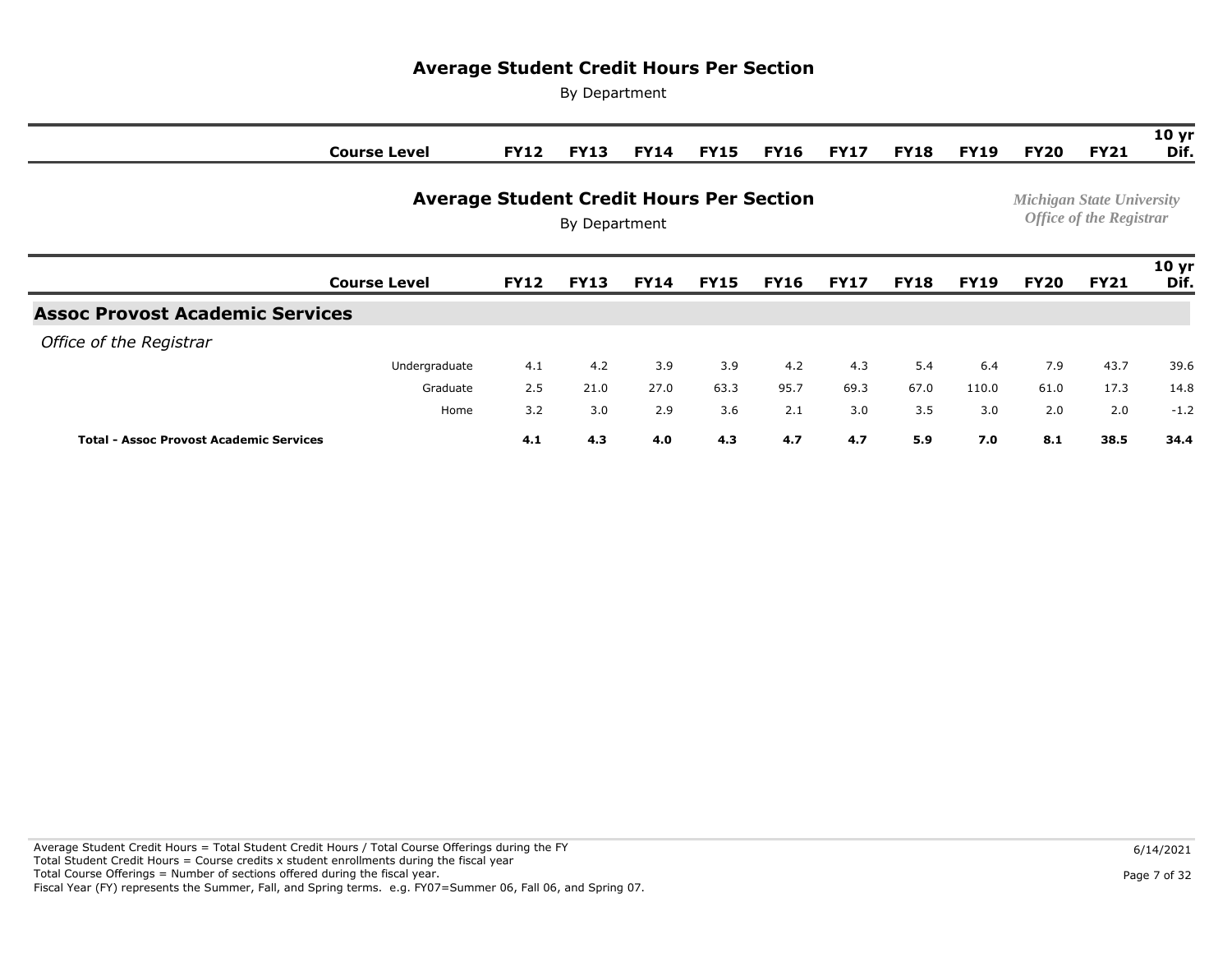By Department

| <b>Course Level</b>                |                                                 | <b>FY12</b> | <b>FY13</b> | <b>FY14</b>                      | <b>FY15</b>                    | <b>FY16</b> | <b>FY17</b> | <b>FY18</b> | <b>FY19</b> | <b>FY20</b> | <b>FY21</b> | 10 <sub>yr</sub><br>Dif. |
|------------------------------------|-------------------------------------------------|-------------|-------------|----------------------------------|--------------------------------|-------------|-------------|-------------|-------------|-------------|-------------|--------------------------|
|                                    | <b>Average Student Credit Hours Per Section</b> |             |             | <b>Michigan State University</b> | <b>Office of the Registrar</b> |             |             |             |             |             |             |                          |
| <b>Course Level</b>                |                                                 | <b>FY12</b> | <b>FY13</b> | <b>FY14</b>                      | <b>FY15</b>                    | <b>FY16</b> | <b>FY17</b> | <b>FY18</b> | <b>FY19</b> | <b>FY20</b> | <b>FY21</b> | 10 <sub>yr</sub><br>Dif. |
| <b>Business</b>                    |                                                 |             |             |                                  |                                |             |             |             |             |             |             |                          |
| Accounting and Information Systems |                                                 |             |             |                                  |                                |             |             |             |             |             |             |                          |
|                                    | Undergraduate                                   | 110.2       | 107.3       | 110.8                            | 115.4                          | 113.8       | 96.5        | 118.5       | 117.7       | 113.7       | 123.5       | 13.3                     |
|                                    | Graduate                                        | 60.2        | 64.9        | 55.2                             | 51.6                           | 54.0        | 55.9        | 46.9        | 49.1        | 49.5        | 43.9        | $-16.3$                  |
| <b>Business Dean</b>               |                                                 |             |             |                                  |                                |             |             |             |             |             |             |                          |
|                                    | Undergraduate                                   | 33.9        | 30.9        | 35.5                             | 40.2                           | 59.6        | 65.5        | 64.0        | 69.0        | 79.0        | 68.5        | 34.6                     |
|                                    | Graduate                                        | 93.8        | 76.9        | 62.2                             | 59.9                           | 61.2        | 58.6        | 52.8        | 50.5        | 51.5        | 52.4        | $-41.4$                  |
| Department of Marketing            |                                                 |             |             |                                  |                                |             |             |             |             |             |             |                          |
|                                    | Undergraduate                                   | 103.7       | 127.5       | 126.1                            | 132.3                          | 130.1       | 116.0       | 147.0       | 155.9       | 123.8       | 149.7       | 46.0                     |
|                                    | Graduate                                        | 13.5        | 27.6        | 21.5                             | 23.9                           | 24.6        | 25.1        | 26.2        | 28.3        | 28.0        | 35.0        | 21.5                     |
| Department of Supply Chain Mgt     |                                                 |             |             |                                  |                                |             |             |             |             |             |             |                          |
|                                    | Undergraduate                                   | 73.6        | 94.9        | 104.3                            | 105.7                          | 109.2       | 110.1       | 116.1       | 109.9       | 109.7       | 115.7       | 42.1                     |
|                                    | Graduate                                        | 17.9        | 26.7        | 23.7                             | 22.8                           | 28.0        | 36.1        | 44.1        | 42.9        | 40.4        | 36.9        | 19.0                     |
| Finance                            |                                                 |             |             |                                  |                                |             |             |             |             |             |             |                          |
|                                    | Undergraduate                                   | 121.7       | 113.5       | 110.3                            | 116.9                          | 118.0       | 122.2       | 118.8       | 111.1       | 114.3       | 142.9       | 21.2                     |
|                                    | Graduate                                        | 40.1        | 48.5        | 36.3                             | 27.2                           | 30.4        | 27.6        | 27.7        | 27.5        | 30.5        | 27.6        | $-12.5$                  |
| <b>Hospitality Business</b>        |                                                 |             |             |                                  |                                |             |             |             |             |             |             |                          |
|                                    | Undergraduate                                   | 98.6        | 106.2       | 111.0                            | 204.1                          | 178.8       | 202.6       | 167.9       | 139.1       | 126.6       | 116.4       | 17.8                     |
|                                    | Graduate                                        | 1.6         | 2.5         | 3.4                              | 12.5                           | 8.6         | 14.8        | 15.2        | 5.7         |             |             | $-1.6$                   |
| Management                         |                                                 |             |             |                                  |                                |             |             |             |             |             |             |                          |
|                                    | Undergraduate                                   | 104.8       | 96.8        | 97.7                             | 101.3                          | 106.8       | 115.7       | 122.2       | 109.6       | 111.5       | 142.0       | 37.2                     |
|                                    | Graduate                                        | 34.7        | 30.3        | 30.3                             | 52.9                           | 61.7        | 74.5        | 79.5        | 50.7        | 45.8        | 42.5        | 7.8                      |

Average Student Credit Hours = Total Student Credit Hours / Total Course Offerings during the FY

Total Student Credit Hours = Course credits x student enrollments during the fiscal year

Total Course Offerings = Number of sections offered during the fiscal year.

Fiscal Year (FY) represents the Summer, Fall, and Spring terms. e.g. FY07=Summer 06, Fall 06, and Spring 07.

Page 8 of 32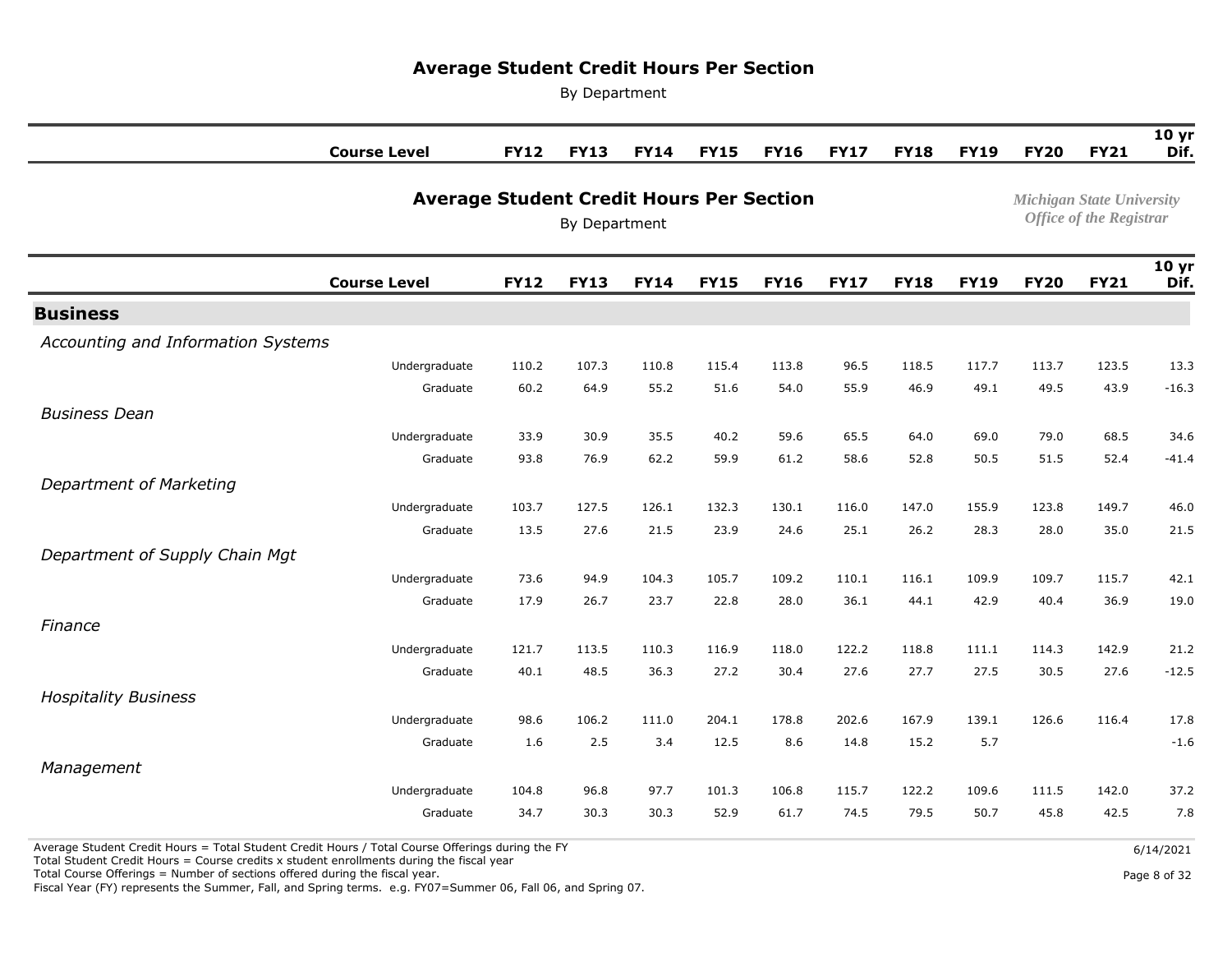|                         | Course Level | <b>FY12</b> | <b>FY13</b> | <b>FY14</b> |      | <b>FY15 FY16 FY17</b> |      | <b>FY18</b> | <b>FY19</b> | <b>FY20</b> | <b>FY21</b> | 10 <sub>yr</sub><br>Dif. |
|-------------------------|--------------|-------------|-------------|-------------|------|-----------------------|------|-------------|-------------|-------------|-------------|--------------------------|
|                         |              |             |             |             |      |                       |      |             |             |             |             |                          |
| <b>Total - Business</b> |              | 72.9        | 78.2        | 76.5        | 90.4 | 90.4                  | 88.6 | 91.0        | 88.0        | 86.1        | 92.3        | 19.4                     |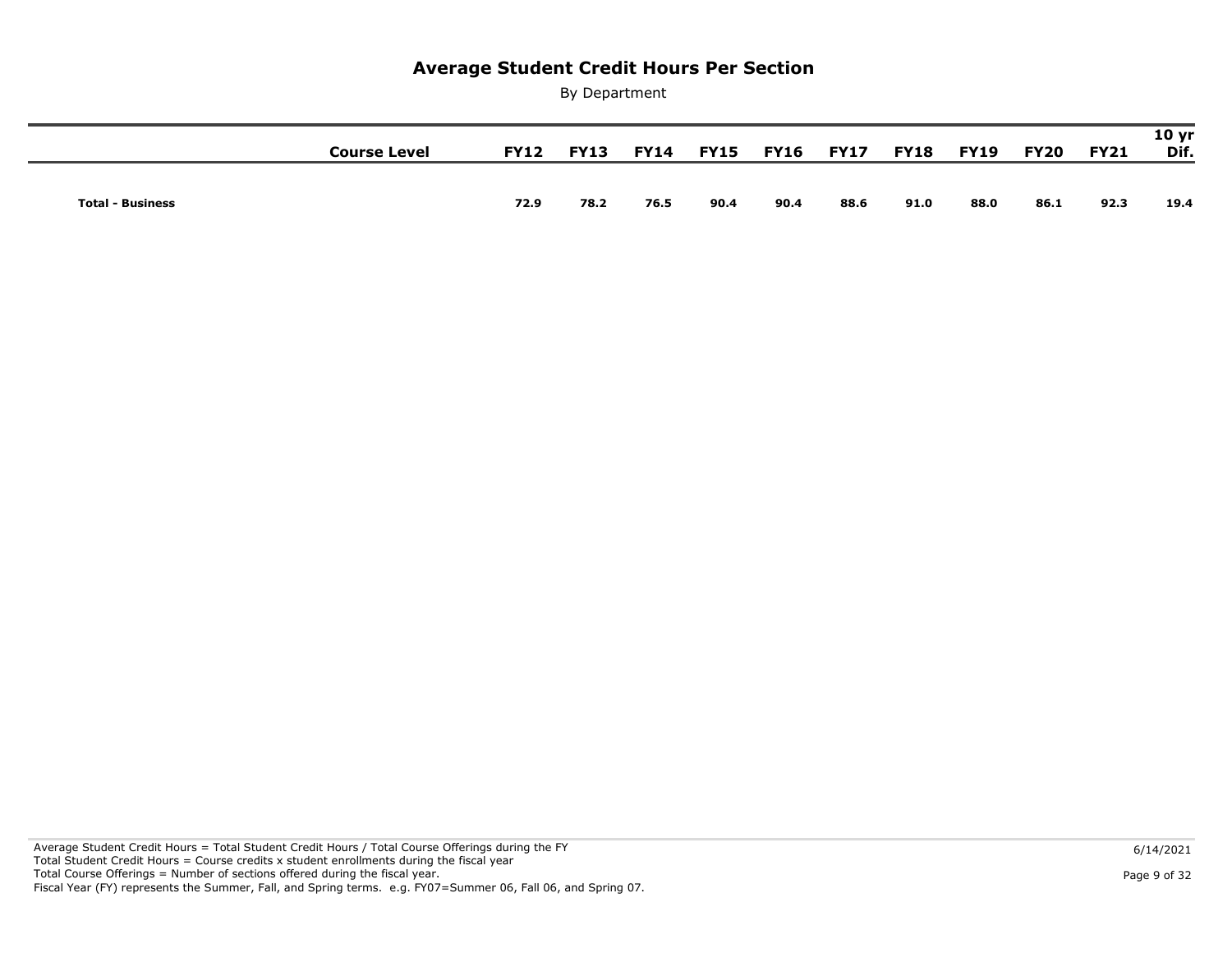By Department

|                                                | <b>Course Level</b>                             | <b>FY12</b> | <b>FY13</b>   | <b>FY14</b> | <b>FY15</b> | <b>FY16</b> | <b>FY17</b> | <b>FY18</b> | <b>FY19</b> | <b>FY20</b>                      | <b>FY21</b>                    | 10 <sub>yr</sub><br>Dif. |
|------------------------------------------------|-------------------------------------------------|-------------|---------------|-------------|-------------|-------------|-------------|-------------|-------------|----------------------------------|--------------------------------|--------------------------|
|                                                |                                                 |             |               |             |             |             |             |             |             |                                  |                                |                          |
|                                                | <b>Average Student Credit Hours Per Section</b> |             |               |             |             |             |             |             |             | <b>Michigan State University</b> | <b>Office of the Registrar</b> |                          |
|                                                |                                                 |             | By Department |             |             |             |             |             |             |                                  |                                |                          |
|                                                | <b>Course Level</b>                             | <b>FY12</b> | <b>FY13</b>   | <b>FY14</b> | <b>FY15</b> | <b>FY16</b> | <b>FY17</b> | <b>FY18</b> | <b>FY19</b> | <b>FY20</b>                      | <b>FY21</b>                    | 10 <sub>yr</sub><br>Dif. |
| <b>Communication Arts and Sciences</b>         |                                                 |             |               |             |             |             |             |             |             |                                  |                                |                          |
| Advertising and Public Relations               |                                                 |             |               |             |             |             |             |             |             |                                  |                                |                          |
|                                                | Undergraduate                                   | 81.1        | 87.6          | 109.0       | 100.8       | 92.7        | 87.4        | 74.9        | 79.2        | 83.9                             | 104.7                          | 23.6                     |
|                                                | Graduate                                        | 18.4        | 11.9          | 13.1        | 12.7        | 7.7         | 6.9         | 5.2         | 5.6         | 4.8                              | 10.9                           | $-7.5$                   |
| Communication                                  |                                                 |             |               |             |             |             |             |             |             |                                  |                                |                          |
|                                                | Undergraduate                                   | 65.0        | 69.9          | 67.7        | 65.6        | 64.7        | 55.2        | 46.8        | 46.4        | 51.0                             | 57.8                           | $-7.2$                   |
|                                                | Graduate                                        | 21.8        | 21.1          | 20.6        | 15.4        | 16.8        | 15.5        | 16.3        | 17.4        | 14.2                             | 15.0                           | $-6.8$                   |
| Communication Arts & Sciences Dean             |                                                 |             |               |             |             |             |             |             |             |                                  |                                |                          |
|                                                | Undergraduate                                   | 62.8        | 73.4          | 77.2        | 76.3        | 78.3        | 72.5        | 80.6        | 88.6        | 103.8                            | 135.1                          | 72.3                     |
|                                                | Graduate                                        | 36.3        | 32.3          | 24.6        | 30.6        | 25.3        | 30.0        | 46.1        | 51.8        | 34.7                             | 22.5                           | $-13.8$                  |
| Communicative Sciences & Disorders             |                                                 |             |               |             |             |             |             |             |             |                                  |                                |                          |
|                                                | Undergraduate                                   | 51.1        | 30.9          | 45.1        | 62.0        | 62.4        | 67.8        | 61.9        | 59.6        | 62.6                             | 97.6                           | 46.5                     |
|                                                | Graduate                                        | 12.9        | 17.4          | 25.4        | 39.8        | 36.5        | 34.4        | 28.6        | 33.3        | 37.5                             | 55.4                           | 42.5                     |
| Department of Media and Information            |                                                 |             |               |             |             |             |             |             |             |                                  |                                |                          |
|                                                | Undergraduate                                   | 35.0        | 34.7          | 53.7        | 57.9        | 55.9        | 68.2        | 59.0        | 63.7        | 72.2                             | 68.0                           | 33.0                     |
|                                                | Graduate                                        | 3.2         | 3.0           | 4.7         | 4.7         | 4.1         | $6.2$       | 5.4         | 5.4         | 6.5                              | 6.3                            | 3.1                      |
| Journalism                                     |                                                 |             |               |             |             |             |             |             |             |                                  |                                |                          |
|                                                | Undergraduate                                   | 41.6        | 34.6          | 32.8        | 33.3        | 35.4        | 30.5        | 32.6        | 30.7        | 31.7                             | 35.8                           | $-5.8$                   |
|                                                | Graduate                                        | 4.4         | 2.8           | 7.1         | 5.9         | 8.4         | 9.4         | 6.8         | 5.9         | 5.6                              | 7.8                            | 3.4                      |
| <b>Total - Communication Arts and Sciences</b> |                                                 | 40.9        | 41.0          | 51.6        | 52.3        | 51.6        | 50.7        | 46.5        | 49.1        | 52.8                             | 58.6                           | 17.7                     |

 Average Student Credit Hours = Total Student Credit Hours / Total Course Offerings during the FY Total Student Credit Hours = Course credits x student enrollments during the fiscal year Total Course Offerings = Number of sections offered during the fiscal year.

Fiscal Year (FY) represents the Summer, Fall, and Spring terms. e.g. FY07=Summer 06, Fall 06, and Spring 07.

Page 10 of 32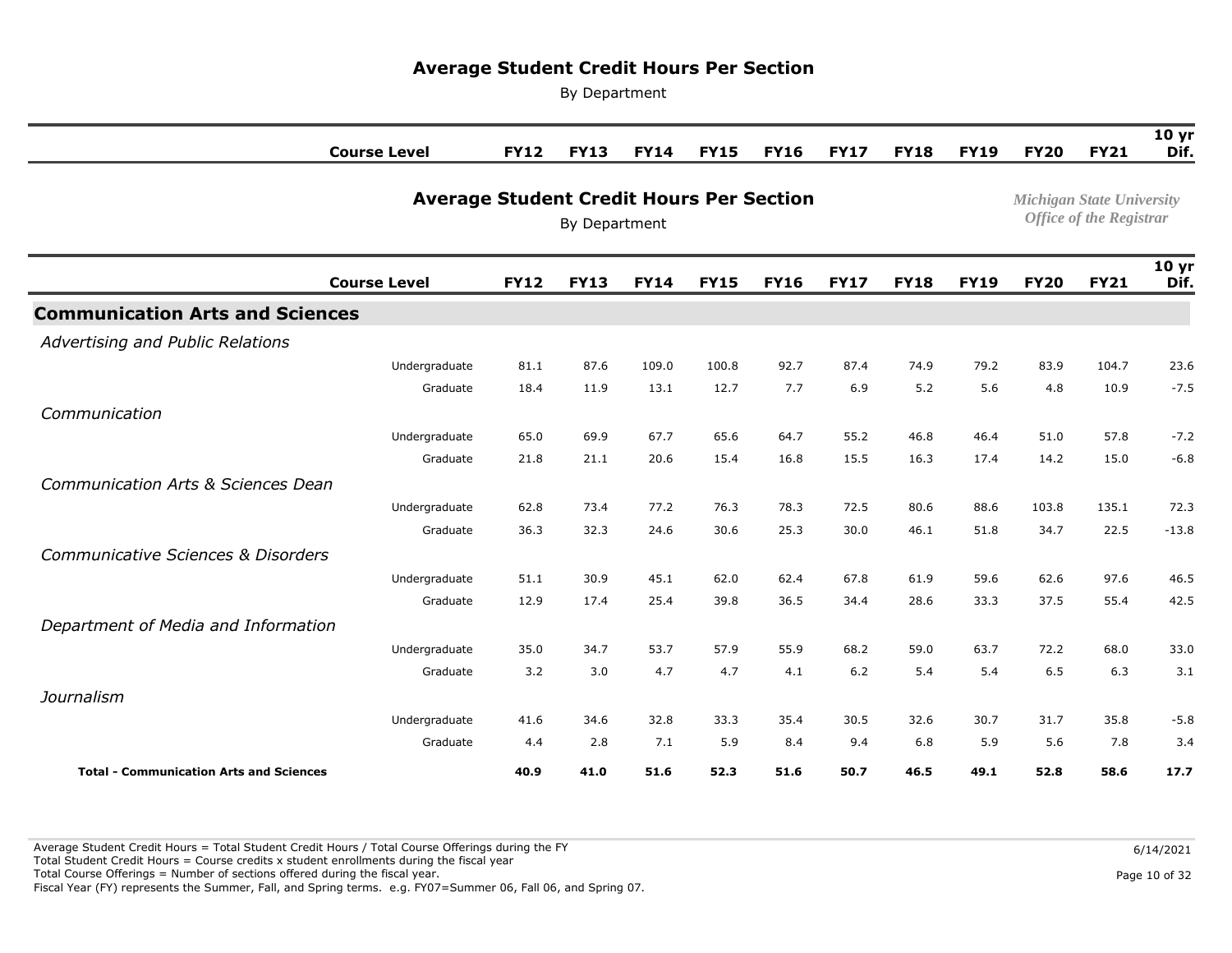By Department

|                                   | <b>Course Level</b>                             | <b>FY12</b> | <b>FY13</b>   | <b>FY14</b> | <b>FY15</b> | <b>FY16</b> | <b>FY17</b> | <b>FY18</b> | <b>FY19</b> | <b>FY20</b> | <b>FY21</b>                                                        | 10 <sub>yr</sub><br>Dif. |
|-----------------------------------|-------------------------------------------------|-------------|---------------|-------------|-------------|-------------|-------------|-------------|-------------|-------------|--------------------------------------------------------------------|--------------------------|
|                                   |                                                 |             |               |             |             |             |             |             |             |             |                                                                    |                          |
|                                   | <b>Average Student Credit Hours Per Section</b> |             | By Department |             |             |             |             |             |             |             | <b>Michigan State University</b><br><b>Office of the Registrar</b> |                          |
|                                   | <b>Course Level</b>                             | <b>FY12</b> | <b>FY13</b>   | <b>FY14</b> | <b>FY15</b> | <b>FY16</b> | <b>FY17</b> | <b>FY18</b> | <b>FY19</b> | <b>FY20</b> | <b>FY21</b>                                                        | 10 <sub>yr</sub><br>Dif. |
| <b>Education</b>                  |                                                 |             |               |             |             |             |             |             |             |             |                                                                    |                          |
| Counseling, Ed Psych & Special Ed |                                                 |             |               |             |             |             |             |             |             |             |                                                                    |                          |
|                                   | Undergraduate                                   | 64.2        | 55.7          | 54.7        | 53.9        | 51.7        | 51.5        | 50.5        | 54.1        | 57.9        | 64.3                                                               | 0.1                      |
|                                   | Graduate                                        | 25.6        | 31.8          | 30.1        | 28.4        | 28.3        | 25.2        | 22.3        | 19.3        | 16.8        | 18.7                                                               | $-6.9$                   |
|                                   | Professional                                    | 88.5        | 85.2          | 124.0       | 112.0       | 85.5        | 81.0        | 58.5        | 96.0        | 108.0       | 123.0                                                              | 34.5                     |
| <b>Education Dean</b>             |                                                 |             |               |             |             |             |             |             |             |             |                                                                    |                          |
|                                   | Graduate                                        | 53.4        | 56.1          | 51.3        | 40.2        | 45.2        | 43.7        | 45.0        | 36.0        | 37.0        | 33.5                                                               | $-19.9$                  |
| <b>Educational Administration</b> |                                                 |             |               |             |             |             |             |             |             |             |                                                                    |                          |
|                                   | Undergraduate                                   | 53.7        | 63.3          | 58.3        | 59.2        | 59.8        | 54.2        | 54.2        | 53.2        | 53.0        | 53.7                                                               | 0.0                      |
|                                   | Graduate                                        | 11.5        | 13.3          | 13.4        | 13.6        | 13.1        | 12.5        | 11.4        | 11.0        | 9.2         | 8.1                                                                | $-3.4$                   |
| Kinesiology                       |                                                 |             |               |             |             |             |             |             |             |             |                                                                    |                          |
|                                   | Undergraduate                                   | 30.4        | 30.7          | 32.0        | 38.0        | 31.6        | 33.4        | 34.8        | 33.5        | 32.8        | 32.6                                                               | 2.2                      |
|                                   | Graduate                                        | 4.1         | 3.9           | 3.9         | 4.2         | 4.0         | 4.0         | 4.2         | 4.3         | 3.5         | 3.7                                                                | $-0.4$                   |
| <b>Teacher Education</b>          |                                                 |             |               |             |             |             |             |             |             |             |                                                                    |                          |
|                                   | Undergraduate                                   | 70.8        | 65.2          | 59.1        | 58.4        | 53.7        | 55.0        | 56.3        | 59.2        | 58.8        | 55.5                                                               | $-15.3$                  |
|                                   | Graduate                                        | 31.9        | 31.3          | 28.1        | 26.8        | 23.3        | 20.0        | 20.0        | 20.9        | 21.6        | 21.8                                                               | $-10.1$                  |
|                                   | Professional                                    | 191.8       | 205.1         | 183.9       | 164.4       | 175.8       | 139.8       | 142.2       | 106.7       | 126.3       | 123.7                                                              | $-68.1$                  |
| <b>Total - Education</b>          |                                                 | 30.2        | 31.2          | 29.8        | 30.9        | 28.0        | 26.6        | 26.2        | 25.8        | 24.3        | 23.7                                                               | $-6.5$                   |

 Average Student Credit Hours = Total Student Credit Hours / Total Course Offerings during the FY Total Student Credit Hours = Course credits x student enrollments during the fiscal year Total Course Offerings = Number of sections offered during the fiscal year. Fiscal Year (FY) represents the Summer, Fall, and Spring terms. e.g. FY07=Summer 06, Fall 06, and Spring 07.

Page 11 of 32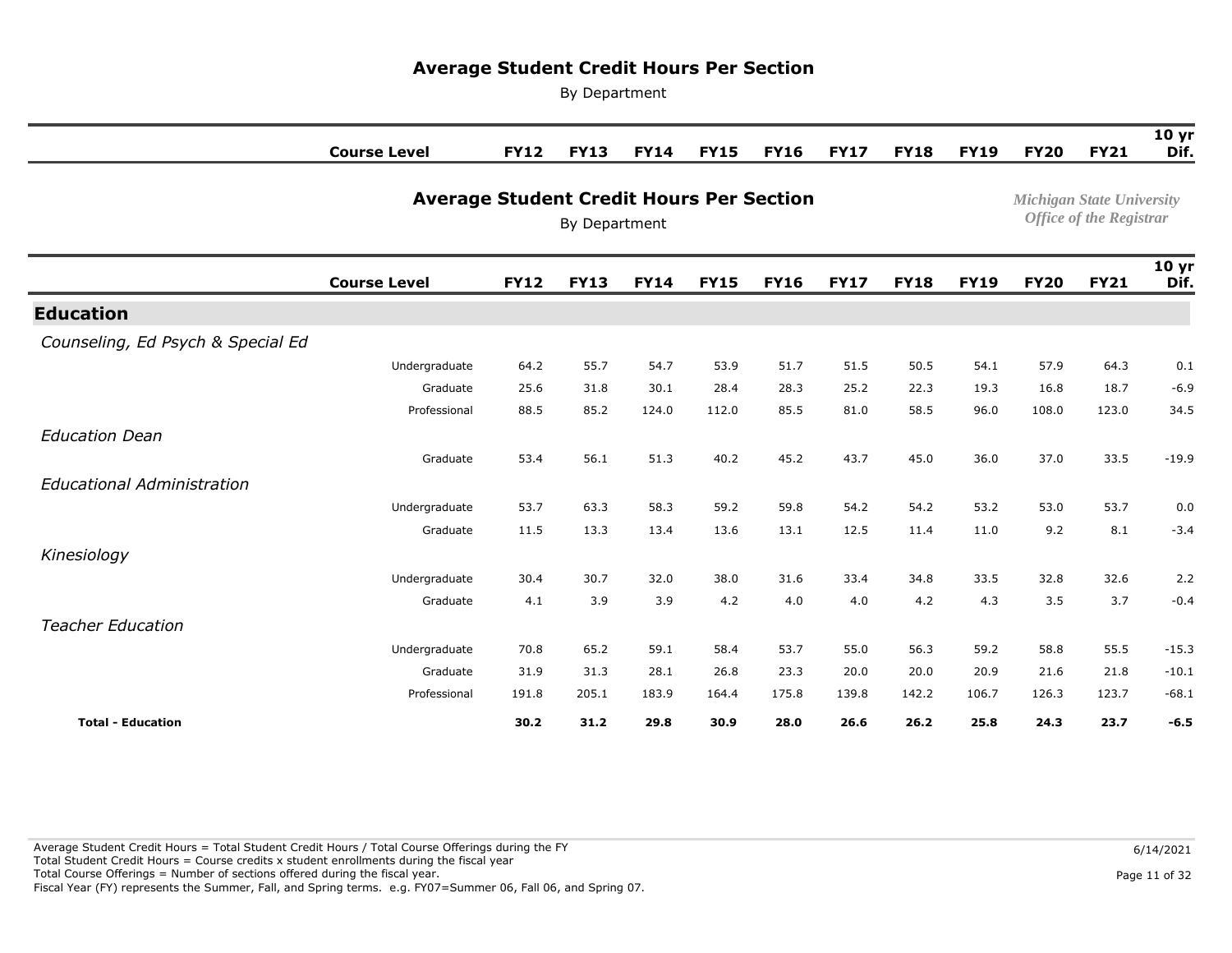By Department

|                                            | <b>Course Level</b>                             | <b>FY12</b> | <b>FY13</b> | <b>FY14</b>                      | <b>FY15</b>                    | <b>FY16</b> | <b>FY17</b> | <b>FY18</b> | <b>FY19</b> | <b>FY20</b> | <b>FY21</b> | 10 <sub>yr</sub><br>Dif. |
|--------------------------------------------|-------------------------------------------------|-------------|-------------|----------------------------------|--------------------------------|-------------|-------------|-------------|-------------|-------------|-------------|--------------------------|
|                                            | <b>Average Student Credit Hours Per Section</b> |             |             | <b>Michigan State University</b> | <b>Office of the Registrar</b> |             |             |             |             |             |             |                          |
|                                            | <b>Course Level</b>                             | <b>FY12</b> | <b>FY13</b> | <b>FY14</b>                      | <b>FY15</b>                    | <b>FY16</b> | <b>FY17</b> | <b>FY18</b> | <b>FY19</b> | <b>FY20</b> | <b>FY21</b> | 10 <sub>yr</sub><br>Dif. |
| <b>Engineering</b>                         |                                                 |             |             |                                  |                                |             |             |             |             |             |             |                          |
| <b>Biomedical Engineering</b>              |                                                 |             |             |                                  |                                |             |             |             |             |             |             |                          |
|                                            | Graduate                                        |             |             |                                  |                                |             | 1.8         | 9.4         | 15.9        | 30.3        | 27.7        | 27.7                     |
| Chemical Engr & Materials Science          |                                                 |             |             |                                  |                                |             |             |             |             |             |             |                          |
|                                            | Undergraduate                                   | 22.6        | 25.1        | 28.5                             | 33.4                           | 37.3        | 38.2        | 39.6        | 35.3        | 33.2        | 32.3        | 9.7                      |
|                                            | Graduate                                        | 24.1        | 23.1        | 27.3                             | 28.2                           | 25.9        | 19.8        | 22.6        | 21.0        | 18.6        | 16.3        | $-7.8$                   |
| Civil & Environmental Engineering          |                                                 |             |             |                                  |                                |             |             |             |             |             |             |                          |
|                                            | Undergraduate                                   | 46.5        | 48.1        | 58.5                             | 60.6                           | 58.8        | 60.6        | 60.6        | 60.2        | 62.2        | 59.8        | 13.3                     |
|                                            | Graduate                                        | 15.5        | 18.6        | 20.4                             | 16.8                           | 17.7        | 19.0        | 17.2        | 15.9        | 15.2        | 18.6        | 3.1                      |
| Computational Math, Sci, Engineering       |                                                 |             |             |                                  |                                |             |             |             |             |             |             |                          |
|                                            | Graduate                                        |             |             |                                  |                                |             |             | 31.6        | 26.3        | 36.3        | 30.8        | 30.8                     |
| Computer Science & Engineering             |                                                 |             |             |                                  |                                |             |             |             |             |             |             |                          |
|                                            | Undergraduate                                   | 77.9        | 77.4        | 75.8                             | 84.5                           | 97.4        | 101.5       | 110.0       | 113.9       | 111.4       | 158.6       | 80.7                     |
|                                            | Graduate                                        | 55.2        | 51.3        | 46.7                             | 47.2                           | 42.2        | 34.2        | 38.4        | 48.3        | 45.5        | 44.9        | $-10.3$                  |
| <b>Electrical and Computer Engineering</b> |                                                 |             |             |                                  |                                |             |             |             |             |             |             |                          |
|                                            | Undergraduate                                   | 18.3        | 19.9        | 21.1                             | 23.4                           | 24.0        | 24.5        | 26.2        | 25.0        | 25.5        | 28.0        | 9.7                      |
|                                            | Graduate                                        | 44.0        | 40.9        | 45.7                             | 42.1                           | 36.7        | 32.3        | 35.0        | 38.7        | 33.2        | 32.7        | $-11.3$                  |
| <b>Engineering Dean</b>                    |                                                 |             |             |                                  |                                |             |             |             |             |             |             |                          |
|                                            | Undergraduate                                   | 52.2        | 55.1        | 54.1                             | 52.7                           | 51.7        | 52.0        | 50.7        | 55.6        | 54.8        | 52.0        | $-0.2$                   |
|                                            | Graduate                                        | 30.0        | 15.0        | 42.0                             |                                | 33.0        |             | 43.5        | 9.2         | 29.0        | 30.1        | 0.1                      |

 Average Student Credit Hours = Total Student Credit Hours / Total Course Offerings during the FY Total Student Credit Hours = Course credits x student enrollments during the fiscal year Total Course Offerings = Number of sections offered during the fiscal year. Fiscal Year (FY) represents the Summer, Fall, and Spring terms. e.g. FY07=Summer 06, Fall 06, and Spring 07.

Page 12 of 32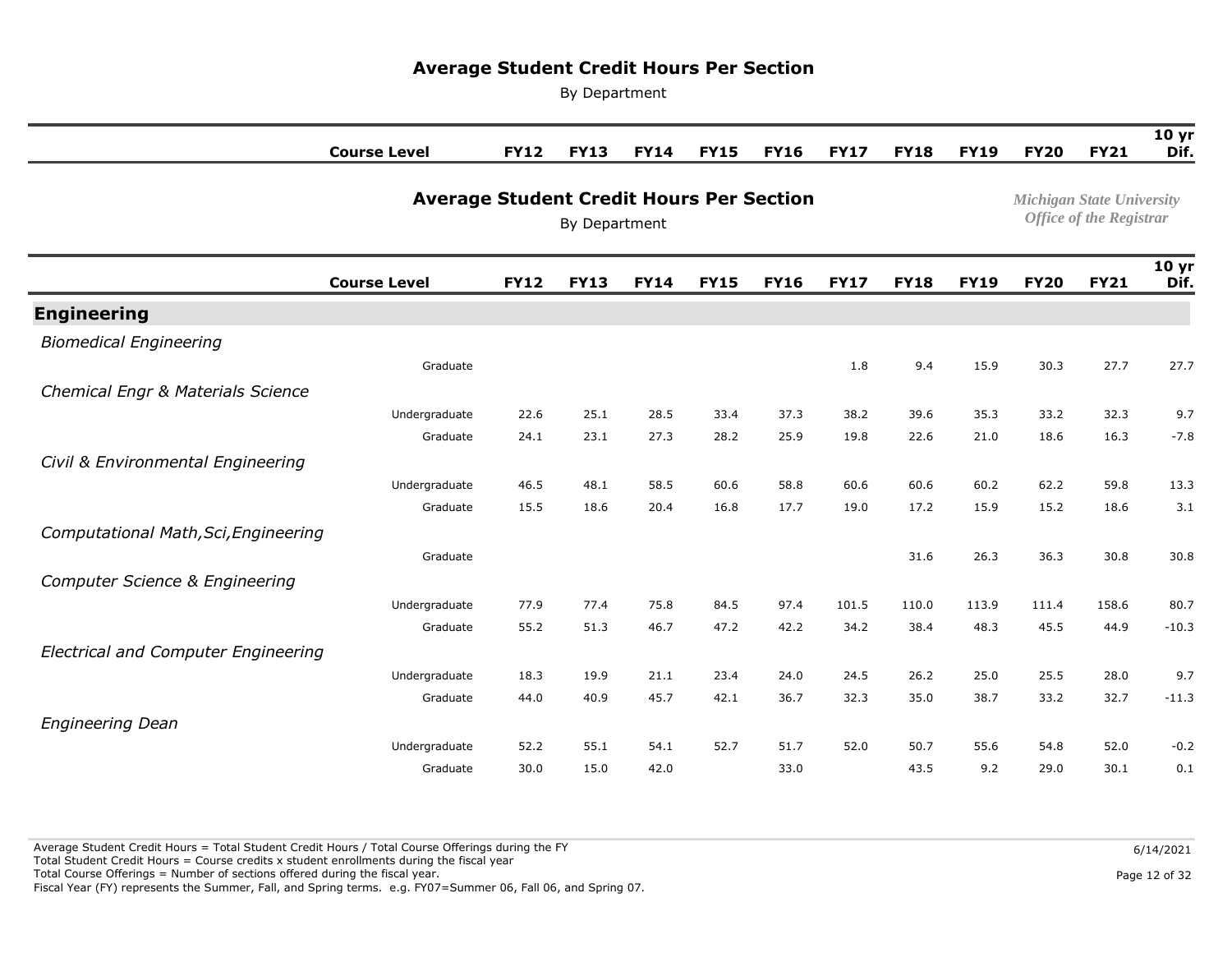|                               |                     |             |             |             |             |             |             |             |             |             |             | 10 <sub>yr</sub> |
|-------------------------------|---------------------|-------------|-------------|-------------|-------------|-------------|-------------|-------------|-------------|-------------|-------------|------------------|
|                               | <b>Course Level</b> | <b>FY12</b> | <b>FY13</b> | <b>FY14</b> | <b>FY15</b> | <b>FY16</b> | <b>FY17</b> | <b>FY18</b> | <b>FY19</b> | <b>FY20</b> | <b>FY21</b> | Dif.             |
|                               |                     |             |             |             |             |             |             |             |             |             |             |                  |
| <b>Mechanical Engineering</b> |                     |             |             |             |             |             |             |             |             |             |             |                  |
|                               | Undergraduate       | 28.5        | 33.0        | 39.3        | 47.1        | 47.2        | 46.7        | 47.0        | 49.0        | 50.1        | 50.9        | 22.4             |
|                               | Graduate            | 24.1        | 25.0        | 27.7        | 23.2        | 22.4        | 20.4        | 23.2        | 23.3        | 25.8        | 24.2        | 0.1              |
| <b>Total - Engineering</b>    |                     | 35.3        | 37.4        | 40.7        | 44.2        | 46.0        | 46.5        | 48.9        | 48.9        | 48.9        | 50.3        | 15.0             |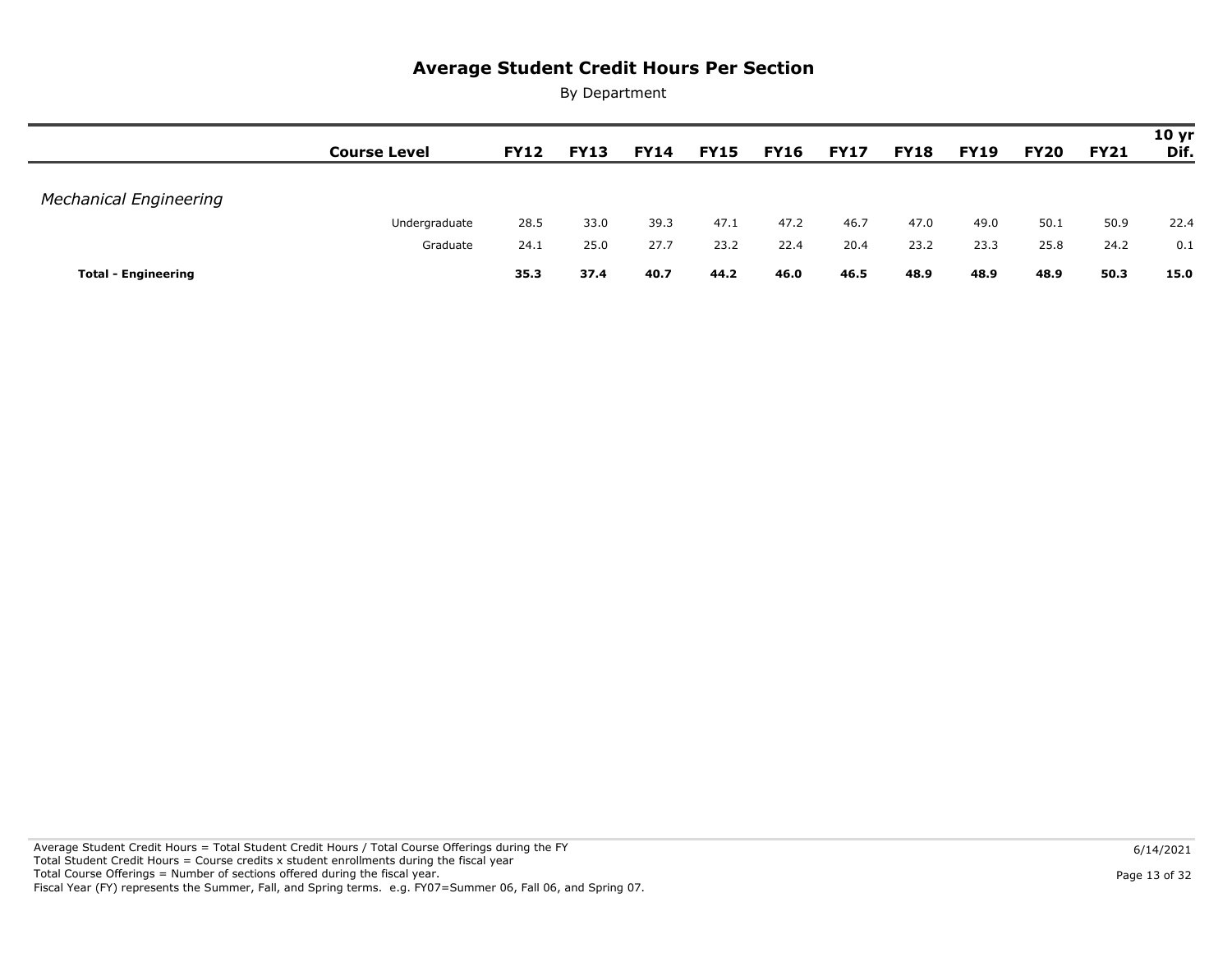|                                     | <b>Course Level</b> | <b>FY12</b>                                     | <b>FY13</b>   | <b>FY14</b> | <b>FY15</b> | <b>FY16</b> | <b>FY17</b> | <b>FY18</b> | <b>FY19</b> | <b>FY20</b> | <b>FY21</b>                                                        | 10 <sub>yr</sub><br>Dif. |
|-------------------------------------|---------------------|-------------------------------------------------|---------------|-------------|-------------|-------------|-------------|-------------|-------------|-------------|--------------------------------------------------------------------|--------------------------|
|                                     |                     | <b>Average Student Credit Hours Per Section</b> | By Department |             |             |             |             |             |             |             | <b>Michigan State University</b><br><b>Office of the Registrar</b> |                          |
|                                     | <b>Course Level</b> | <b>FY12</b>                                     | <b>FY13</b>   | <b>FY14</b> | FY15        | <b>FY16</b> | <b>FY17</b> | <b>FY18</b> | <b>FY19</b> | <b>FY20</b> | <b>FY21</b>                                                        | 10 <sub>yr</sub><br>Dif. |
| <b>Graduate School Dean</b>         |                     |                                                 |               |             |             |             |             |             |             |             |                                                                    |                          |
| Law School Programming              |                     |                                                 |               |             |             |             |             |             |             |             |                                                                    |                          |
|                                     | Graduate            |                                                 |               |             |             |             |             |             | 3.1         | 0.0         |                                                                    | 0.0                      |
| <b>Total - Graduate School Dean</b> |                     |                                                 |               |             |             |             |             |             | 3.1         | 0.0         |                                                                    | 0.0                      |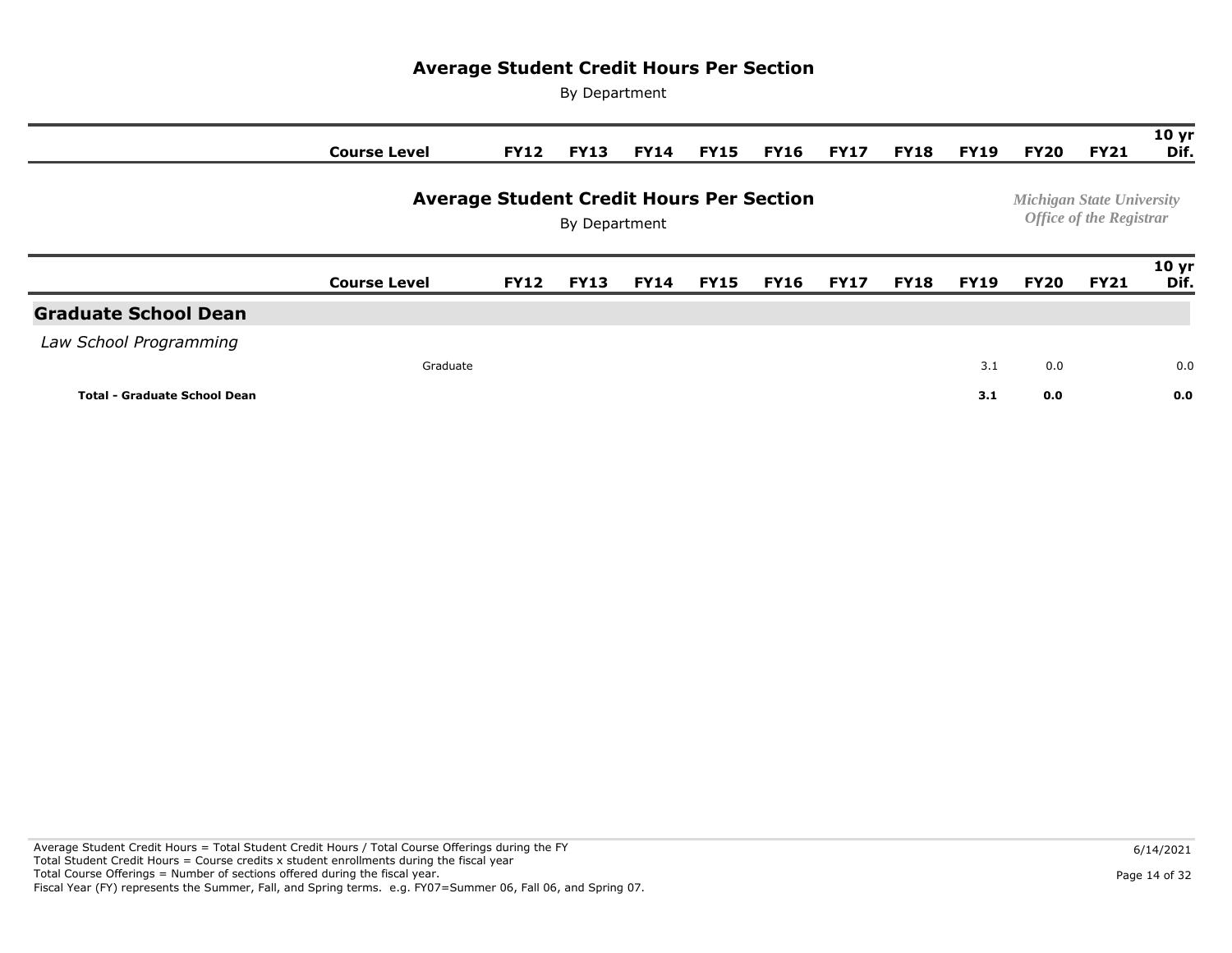By Department

|                                                                                                  | <b>Course Level</b>                             | <b>FY12</b> | <b>FY13</b>   | <b>FY14</b> | <b>FY15</b> | <b>FY16</b> | <b>FY17</b> | <b>FY18</b> | <b>FY19</b> | <b>FY20</b> | <b>FY21</b>                                                 | 10 <sub>yr</sub><br>Dif. |
|--------------------------------------------------------------------------------------------------|-------------------------------------------------|-------------|---------------|-------------|-------------|-------------|-------------|-------------|-------------|-------------|-------------------------------------------------------------|--------------------------|
|                                                                                                  | <b>Average Student Credit Hours Per Section</b> |             | By Department |             |             |             |             |             |             |             | Michigan State University<br><b>Office of the Registrar</b> |                          |
|                                                                                                  | <b>Course Level</b>                             | <b>FY12</b> | <b>FY13</b>   | <b>FY14</b> | <b>FY15</b> | <b>FY16</b> | <b>FY17</b> | <b>FY18</b> | <b>FY19</b> | <b>FY20</b> | <b>FY21</b>                                                 | 10 <sub>yr</sub><br>Dif. |
| <b>Human Medicine</b>                                                                            |                                                 |             |               |             |             |             |             |             |             |             |                                                             |                          |
| Department of Family Medicine                                                                    |                                                 |             |               |             |             |             |             |             |             |             |                                                             |                          |
|                                                                                                  | Professional                                    | 2.4         | 2.8           | 3.1         | 3.1         | 3.5         | 2.8         | 2.9         | 1.4         | 0.9         | 1.0                                                         | $-1.4$                   |
| <b>Emergency Medicine</b>                                                                        |                                                 |             |               |             |             |             |             |             |             |             |                                                             |                          |
|                                                                                                  | Professional                                    |             | 5.8           | 6.6         | 7.0         | 5.1         | 4.8         | 4.3         | 5.8         | 1.2         | 0.8                                                         | 0.8                      |
| Epidemiology and Biostatistics                                                                   |                                                 |             |               |             |             |             |             |             |             |             |                                                             |                          |
|                                                                                                  | Undergraduate                                   | 138.0       | 161.4         | 187.8       | 119.9       | 97.0        | 109.8       | 115.9       | 125.7       | 126.2       | 146.4                                                       | 8.4                      |
|                                                                                                  | Graduate                                        | 2.1         | 2.2           | 2.7         | 3.2         | 3.3         | 3.3         | 3.1         | 3.5         | 3.1         | 3.5                                                         | 1.4                      |
|                                                                                                  | Professional                                    | 101.5       | 101.2         | 98.8        | 97.2        | 95.5        | 50.2        | 1.0         |             |             |                                                             | $-101.5$                 |
| Human Medicine Dean                                                                              |                                                 |             |               |             |             |             |             |             |             |             |                                                             |                          |
|                                                                                                  | Undergraduate                                   | 113.4       | 112.3         | 94.7        | 91.1        | 87.0        | 86.8        | 82.0        | 85.4        | 84.8        | 87.9                                                        | $-25.5$                  |
|                                                                                                  | Graduate                                        | 43.3        | 37.1          | 34.1        | 31.9        | 33.7        | 40.4        | 32.4        | 30.9        | 23.6        | 21.0                                                        | $-22.3$                  |
|                                                                                                  | Professional                                    | 22.2        | 22.6          | 30.9        | 29.5        | 24.3        | 25.9        | 24.2        | 7.6         | 6.6         | 7.0                                                         | $-15.2$                  |
| Medicine                                                                                         |                                                 |             |               |             |             |             |             |             |             |             |                                                             |                          |
|                                                                                                  | Undergraduate                                   | 34.0        | 40.0          | 9.5         | 15.0        | 17.0        | 12.0        | 13.5        | 20.0        | 19.5        | 0.0                                                         | $-34.0$                  |
|                                                                                                  | Professional                                    | 1.9         | 2.2           | 2.5         | 2.6         | 3.1         | 2.7         | 2.5         | 0.7         | 0.5         | 0.5                                                         | $-1.4$                   |
| Obstetrics, Gynecol & Repro Biology                                                              |                                                 |             |               |             |             |             |             |             |             |             |                                                             |                          |
|                                                                                                  | Professional                                    | 2.5         | 3.1           | 3.6         | 3.9         | 4.3         | 3.3         | 3.7         | 1.5         | 0.7         | 0.8                                                         | $-1.7$                   |
| Pediatrics & Human Development                                                                   |                                                 |             |               |             |             |             |             |             |             |             |                                                             |                          |
|                                                                                                  | Professional                                    | 2.1         | 2.7           | 3.1         | 2.8         | 3.5         | 2.6         | 2.6         | 0.3         | 0.2         | 0.3                                                         | $-1.8$                   |
| Physiology                                                                                       |                                                 |             |               |             |             |             |             |             |             |             |                                                             |                          |
|                                                                                                  | Professional                                    | 0.0         | 0.0           | 0.0         |             |             | 0.0         |             |             |             |                                                             | 0.0                      |
| Average Student Credit Hours = Total Student Credit Hours / Total Course Offerings during the FY |                                                 |             |               |             |             |             |             |             |             |             |                                                             | 6/14/2021                |

 Total Student Credit Hours = Course credits x student enrollments during the fiscal year Total Course Offerings = Number of sections offered during the fiscal year.

Fiscal Year (FY) represents the Summer, Fall, and Spring terms. e.g. FY07=Summer 06, Fall 06, and Spring 07.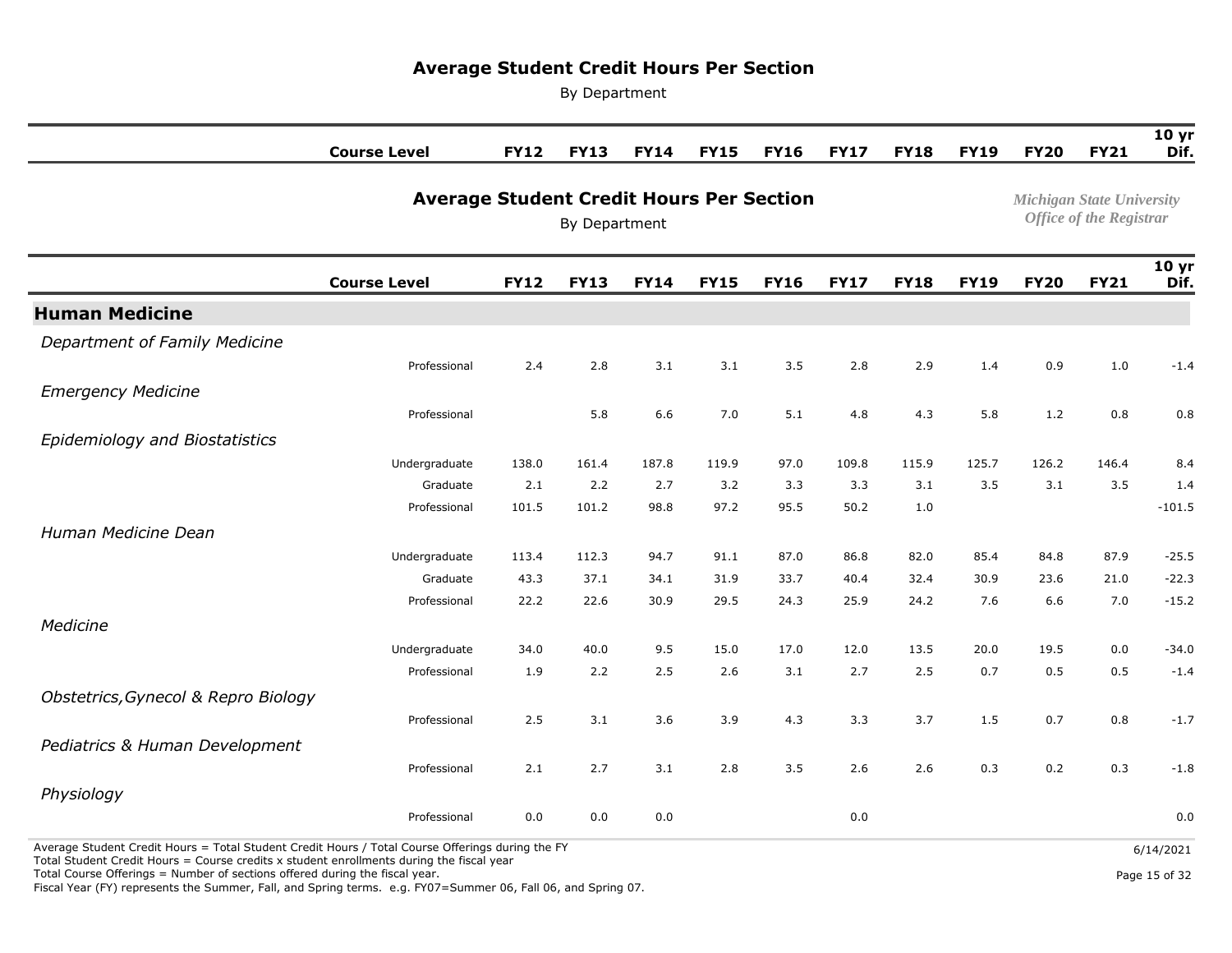|                               | <b>Course Level</b> | <b>FY12</b> | <b>FY13</b> | <b>FY14</b> | <b>FY15</b> | <b>FY16</b> | <b>FY17</b> | <b>FY18</b> | <b>FY19</b> | <b>FY20</b> | <b>FY21</b> | 10 <sub>yr</sub><br>Dif. |
|-------------------------------|---------------------|-------------|-------------|-------------|-------------|-------------|-------------|-------------|-------------|-------------|-------------|--------------------------|
|                               |                     |             |             |             |             |             |             |             |             |             |             |                          |
| Psychiatry                    |                     |             |             |             |             |             |             |             |             |             |             |                          |
|                               | Professional        | 12.8        | 12.7        | 9.5         | 8.4         | 10.5        | 9.4         | 8.5         | 2.2         | 2.0         | 2.2         | $-10.6$                  |
| Radiology                     |                     |             |             |             |             |             |             |             |             |             |             |                          |
|                               | Undergraduate       | 202.0       | 210.8       | 163.6       | 175.7       | 159.8       | 167.5       | 148.9       | 150.4       | 148.5       | 222.4       | 20.4                     |
|                               | Graduate            | 1.5         | 0.0         | 1.0         | 3.0         | 0.0         | 0.0         | 1.0         | 0.8         | 0.8         | 0.0         | $-1.5$                   |
|                               | Professional        | 30.9        | 31.2        | 25.9        | 31.3        | 33.3        | 26.0        | 23.5        | 22.5        | 7.9         | 5.3         | $-25.6$                  |
| Surgery                       |                     |             |             |             |             |             |             |             |             |             |             |                          |
|                               | Graduate            | 0.0         | 0.0         | 0.0         | 0.0         | 0.0         | 0.0         | 0.0         |             |             |             | 0.0                      |
|                               | Professional        | 2.6         | 2.7         | 3.3         | 3.3         | 3.9         | 3.3         | 2.9         | 0.8         | 0.5         | 0.4         | $-2.2$                   |
| <b>Total - Human Medicine</b> |                     | 6.4         | 6.9         | 7.3         | 7.4         | 8.0         | 7.4         | 7.0         | 2.1         | 1.7         | 1.7         | $-4.7$                   |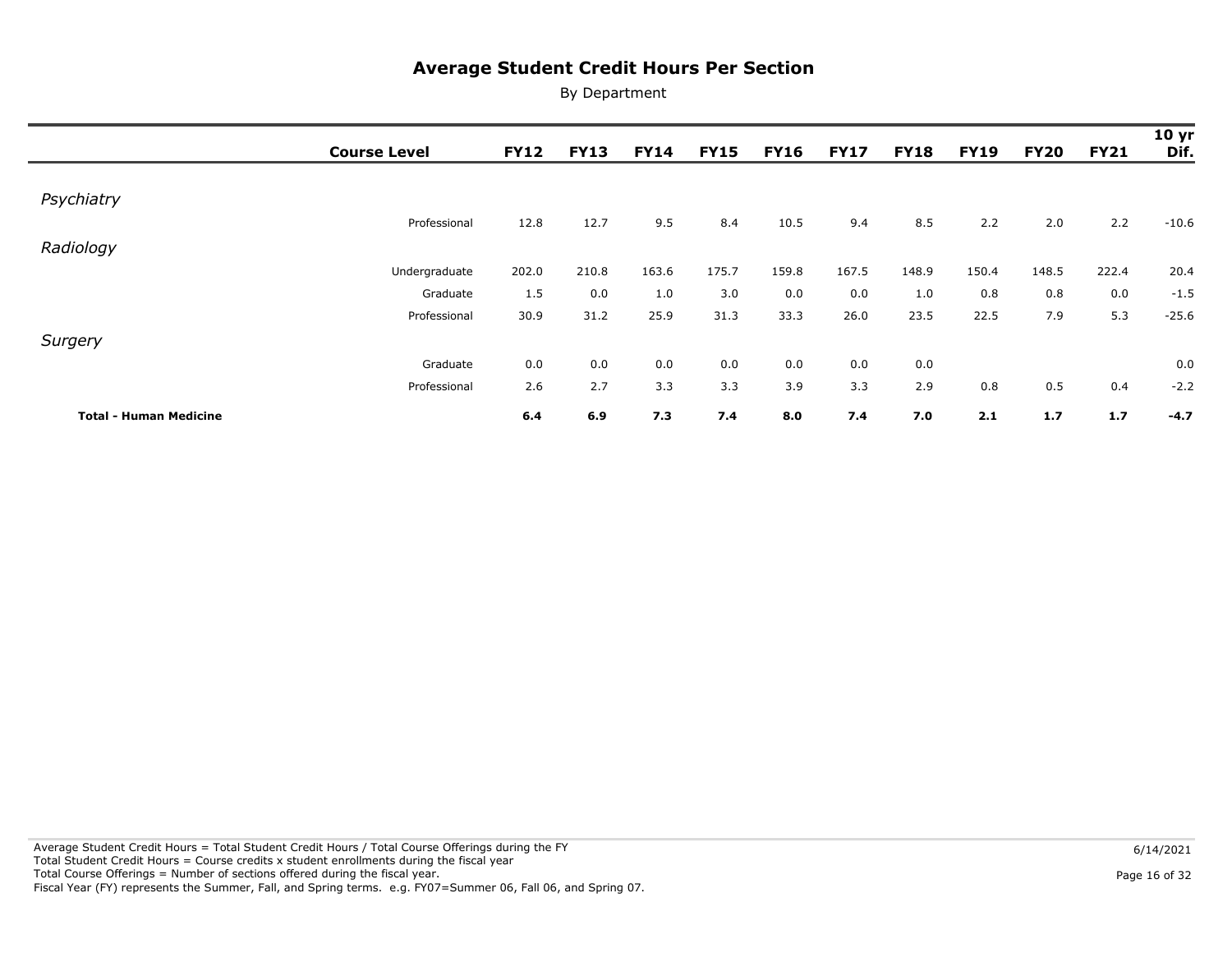|                                      | <b>Course Level</b> | <b>FY12</b> | <b>FY13</b>                                                        | <b>FY14</b> | <b>FY15</b> | <b>FY16</b> | <b>FY17</b> | <b>FY18</b> | <b>FY19</b> | <b>FY20</b> | <b>FY21</b> | 10 <sub>yr</sub><br>Dif. |
|--------------------------------------|---------------------|-------------|--------------------------------------------------------------------|-------------|-------------|-------------|-------------|-------------|-------------|-------------|-------------|--------------------------|
|                                      |                     |             | <b>Michigan State University</b><br><b>Office of the Registrar</b> |             |             |             |             |             |             |             |             |                          |
|                                      | <b>Course Level</b> | <b>FY12</b> | <b>FY13</b>                                                        | <b>FY14</b> | <b>FY15</b> | <b>FY16</b> | <b>FY17</b> | <b>FY18</b> | <b>FY19</b> | <b>FY20</b> | <b>FY21</b> | 10 <sub>yr</sub><br>Dif. |
| <b>James Madison College</b>         |                     |             |                                                                    |             |             |             |             |             |             |             |             |                          |
| James Madison College Dean           |                     |             |                                                                    |             |             |             |             |             |             |             |             |                          |
|                                      | Undergraduate       | 40.7        | 38.3                                                               | 42.8        | 37.8        | 38.6        | 35.9        | 39.2        | 37.7        | 38.7        | 43.6        | 2.9                      |
| <b>Total - James Madison College</b> |                     | 40.7        | 38.3                                                               | 42.8        | 37.8        | 38.6        | 35.9        | 39.2        | 37.7        | 38.7        | 43.6        | 2.9                      |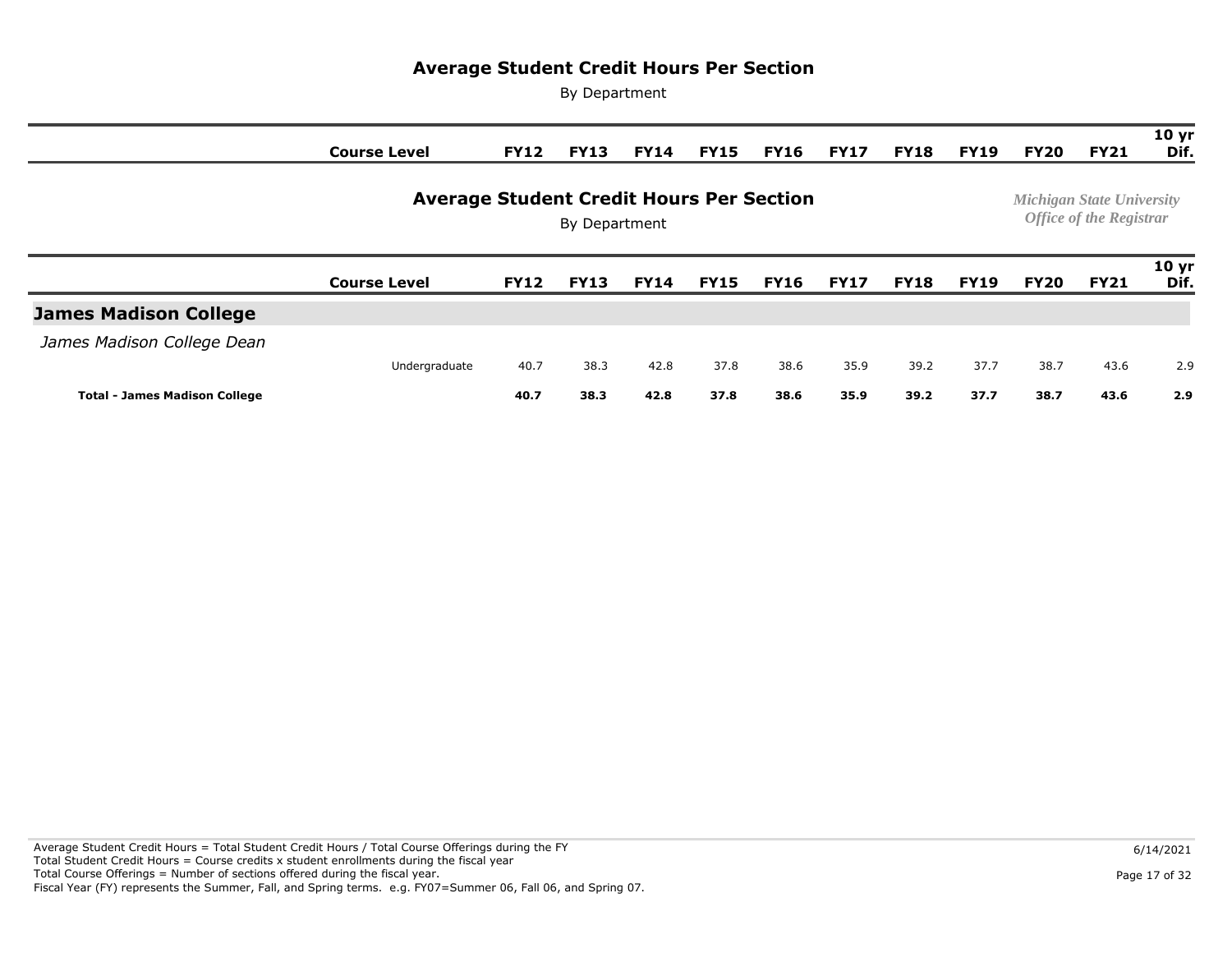|                           | <b>Course Level</b> | <b>FY12</b>                                                        | <b>FY13</b> | <b>FY14</b> | <b>FY15</b> | <b>FY16</b> | <b>FY17</b> | <b>FY18</b> | <b>FY19</b> | <b>FY20</b> | <b>FY21</b> | 10 <sub>yr</sub><br>Dif. |
|---------------------------|---------------------|--------------------------------------------------------------------|-------------|-------------|-------------|-------------|-------------|-------------|-------------|-------------|-------------|--------------------------|
|                           |                     | <b>Michigan State University</b><br><b>Office of the Registrar</b> |             |             |             |             |             |             |             |             |             |                          |
|                           | <b>Course Level</b> | <b>FY12</b>                                                        | <b>FY13</b> | <b>FY14</b> | <b>FY15</b> | <b>FY16</b> | <b>FY17</b> | <b>FY18</b> | <b>FY19</b> | <b>FY20</b> | <b>FY21</b> | 10 <sub>yr</sub><br>Dif. |
| Law                       |                     |                                                                    |             |             |             |             |             |             |             |             |             |                          |
| <b>MSU College of Law</b> |                     |                                                                    |             |             |             |             |             |             |             |             |             |                          |
|                           | Juris Doctor        | 30.6                                                               | 31.4        | 31.3        | 29.9        | 29.3        | 33.2        | 37.4        | 34.0        | 38.3        | 43.0        | 12.4                     |
| <b>Total - Law</b>        |                     | 30.6                                                               | 31.4        | 31.3        | 29.9        | 29.3        | 33.2        | 37.4        | 34.0        | 38.3        | 43.0        | 12.4                     |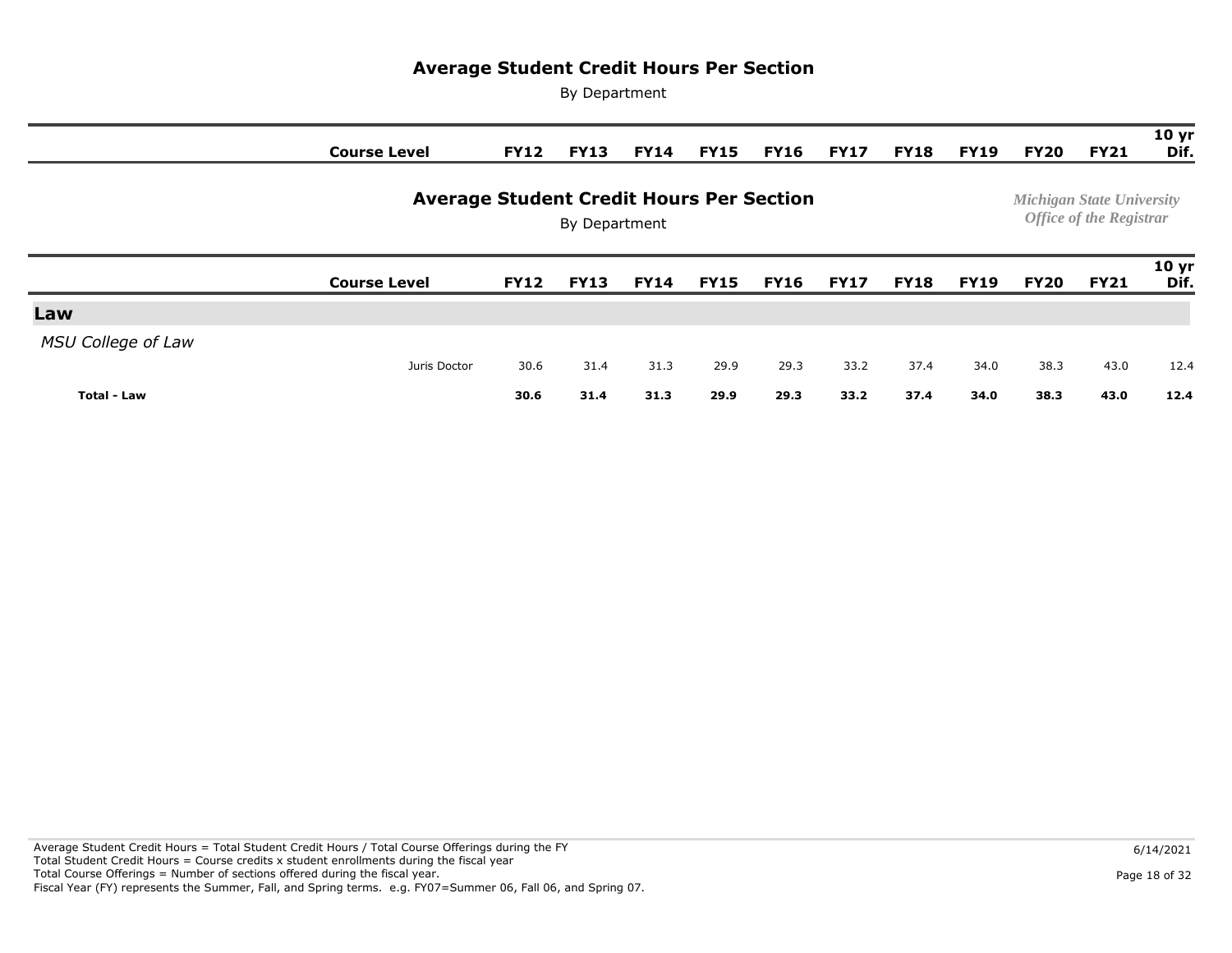|                                     | <b>Course Level</b> | <b>FY12</b> | <b>FY13</b>                                                        | <b>FY14</b> | <b>FY15</b> | <b>FY16</b> | <b>FY17</b> | <b>FY18</b> | <b>FY19</b> | <b>FY20</b> | <b>FY21</b> | 10 <sub>yr</sub><br>Dif. |
|-------------------------------------|---------------------|-------------|--------------------------------------------------------------------|-------------|-------------|-------------|-------------|-------------|-------------|-------------|-------------|--------------------------|
|                                     |                     |             | <b>Michigan State University</b><br><b>Office of the Registrar</b> |             |             |             |             |             |             |             |             |                          |
|                                     | <b>Course Level</b> | <b>FY12</b> | <b>FY13</b>                                                        | <b>FY14</b> | <b>FY15</b> | <b>FY16</b> | <b>FY17</b> | <b>FY18</b> | <b>FY19</b> | FY20        | <b>FY21</b> | 10 <sub>yr</sub><br>Dif. |
| <b>Lyman Briggs College</b>         |                     |             |                                                                    |             |             |             |             |             |             |             |             |                          |
| Lyman Briggs Dean                   |                     |             |                                                                    |             |             |             |             |             |             |             |             |                          |
|                                     | Undergraduate       | 51.1        | 53.7                                                               | 52.5        | 57.3        | 52.9        | 53.6        | 57.8        | 56.6        | 55.3        | 60.7        | 9.6                      |
| <b>Total - Lyman Briggs College</b> |                     | 51.1        | 53.7                                                               | 52.5        | 57.3        | 52.9        | 53.6        | 57.8        | 56.6        | 55.3        | 60.7        | 9.6                      |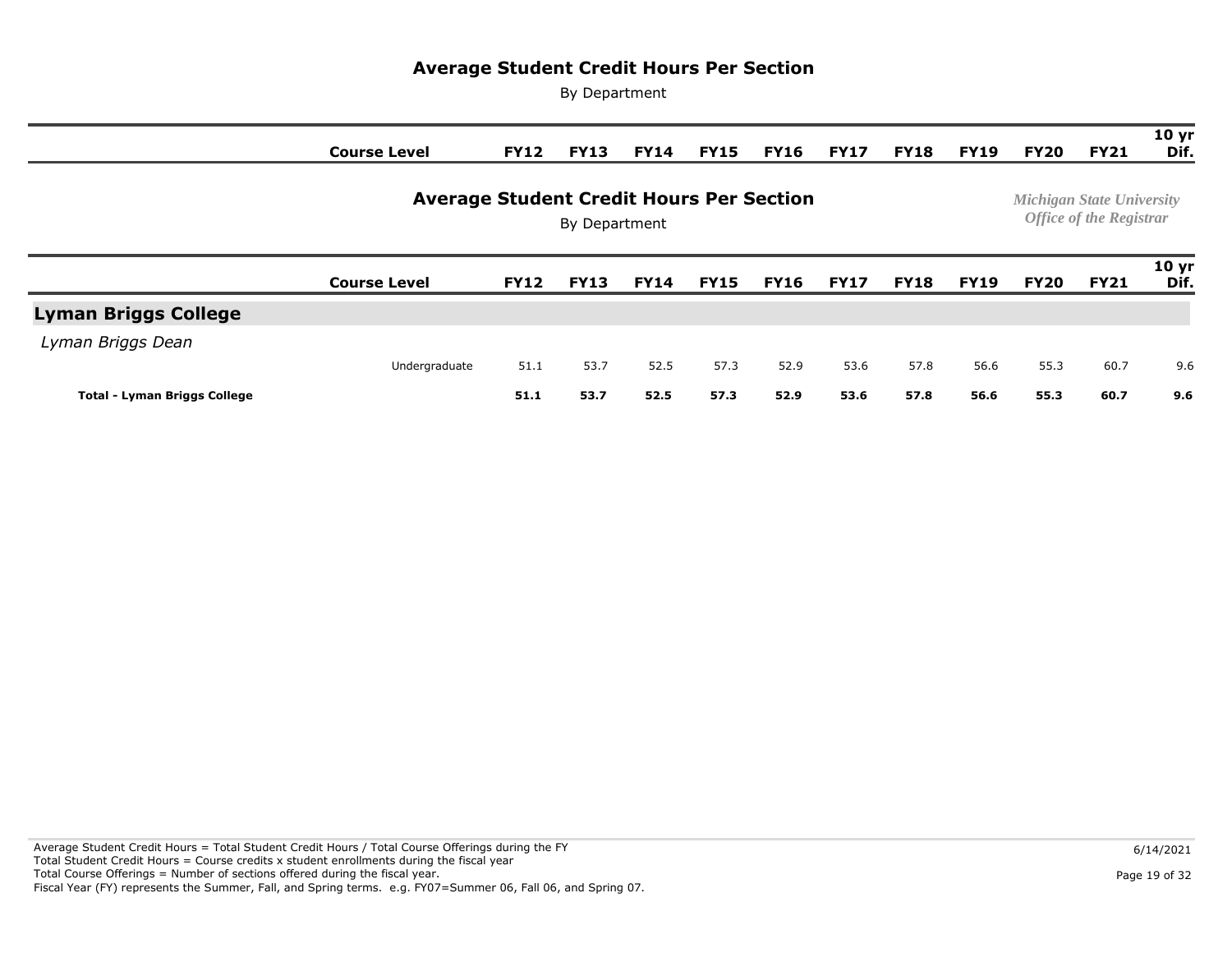|                      | <b>Course Level</b>                                              | <b>FY12</b> | <b>FY13</b> | <b>FY14</b> | <b>FY15</b> | <b>FY16</b> | <b>FY17</b> | <b>FY18</b> | <b>FY19</b> | <b>FY20</b> | <b>FY21</b> | 10 <sub>yr</sub><br>Dif. |
|----------------------|------------------------------------------------------------------|-------------|-------------|-------------|-------------|-------------|-------------|-------------|-------------|-------------|-------------|--------------------------|
|                      | <b>Average Student Credit Hours Per Section</b><br>By Department |             |             |             |             |             |             |             |             |             |             |                          |
|                      | <b>Course Level</b>                                              | <b>FY12</b> | <b>FY13</b> | <b>FY14</b> | <b>FY15</b> | <b>FY16</b> | <b>FY17</b> | <b>FY18</b> | <b>FY19</b> | <b>FY20</b> | <b>FY21</b> | 10 <sub>yr</sub><br>Dif. |
| <b>Music</b>         |                                                                  |             |             |             |             |             |             |             |             |             |             |                          |
| <b>Music</b>         |                                                                  |             |             |             |             |             |             |             |             |             |             |                          |
|                      | Undergraduate                                                    | 17.3        | 15.7        | 15.3        | 14.7        | 14.3        | 13.9        | 14.1        | 13.1        | 12.9        | 11.2        | $-6.1$                   |
|                      | Graduate                                                         | 6.2         | 5.8         | 6.1         | 6.3         | 7.4         | 6.9         | 6.5         | 6.1         | 6.6         | 6.7         | 0.5                      |
| <b>Total - Music</b> |                                                                  | 11.3        | 10.4        | 10.6        | 10.5        | 10.8        | 10.3        | 10.2        | 9.5         | 9.8         | 8.9         | $-2.4$                   |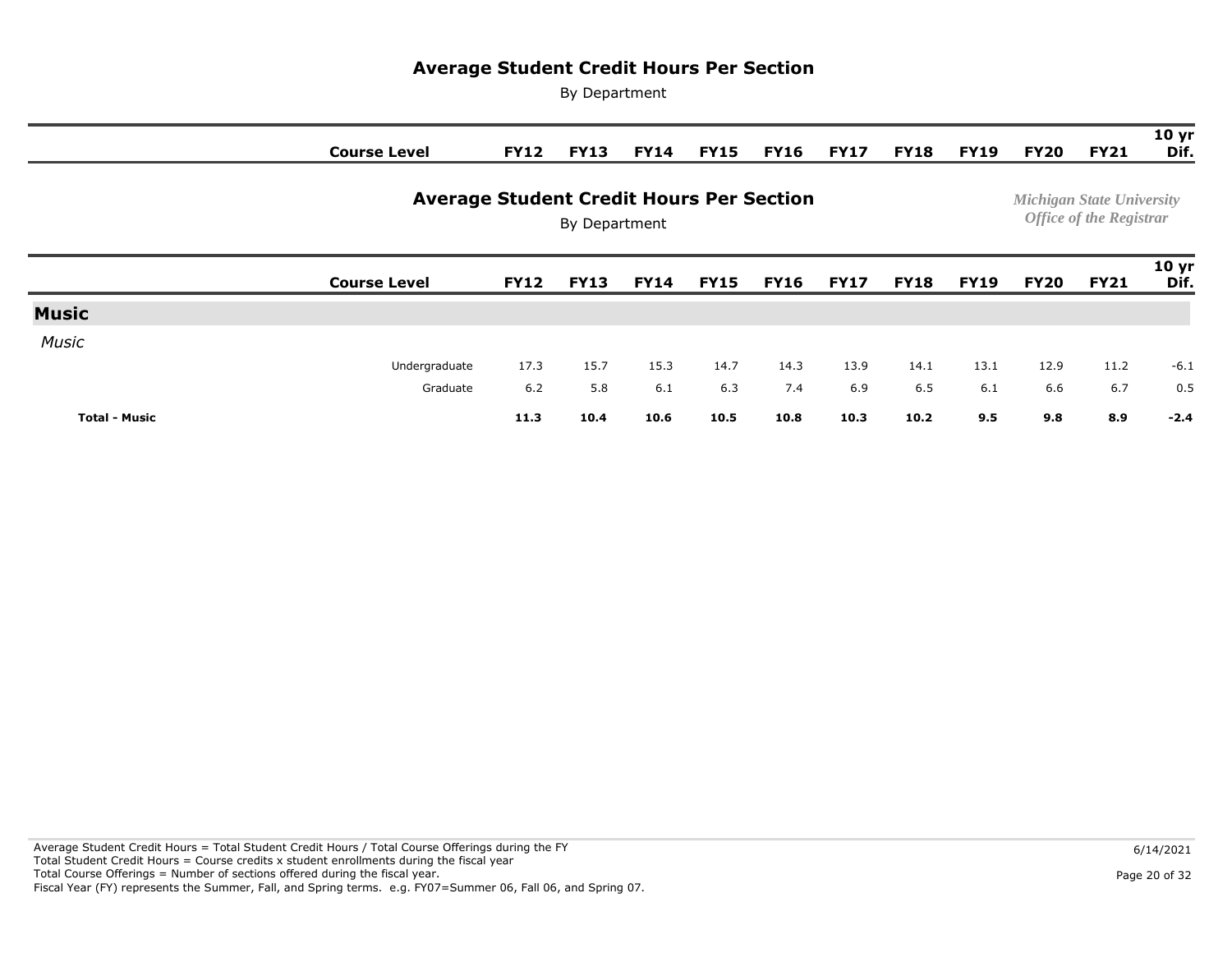By Department

|                                             | <b>Course Level</b>                             | <b>FY12</b> | <b>FY13</b> | <b>FY14</b>                      | <b>FY15</b>                    | <b>FY16</b> | <b>FY17</b> | <b>FY18</b> | <b>FY19</b> | <b>FY20</b> | <b>FY21</b> | 10 <sub>yr</sub><br>Dif. |
|---------------------------------------------|-------------------------------------------------|-------------|-------------|----------------------------------|--------------------------------|-------------|-------------|-------------|-------------|-------------|-------------|--------------------------|
|                                             | <b>Average Student Credit Hours Per Section</b> |             |             | <b>Michigan State University</b> | <b>Office of the Registrar</b> |             |             |             |             |             |             |                          |
|                                             | <b>Course Level</b>                             | <b>FY12</b> | <b>FY13</b> | <b>FY14</b>                      | <b>FY15</b>                    | <b>FY16</b> | <b>FY17</b> | <b>FY18</b> | <b>FY19</b> | <b>FY20</b> | <b>FY21</b> | 10 <sub>yr</sub><br>Dif. |
| <b>Natural Science</b>                      |                                                 |             |             |                                  |                                |             |             |             |             |             |             |                          |
| <b>Biochemistry &amp; Molecular Biology</b> |                                                 |             |             |                                  |                                |             |             |             |             |             |             |                          |
|                                             | Undergraduate                                   | 46.1        | 48.4        | 46.1                             | 42.3                           | 41.2        | 42.6        | 39.0        | 37.9        | 41.6        | 51.8        | 5.7                      |
|                                             | Graduate                                        | 27.4        | 27.5        | 27.9                             | 21.9                           | 16.9        | 16.0        | 17.7        | 14.9        | 14.7        | 15.4        | $-12.0$                  |
|                                             | Professional                                    | 197.4       | 130.7       | 142.8                            | 174.7                          | 175.7       | 87.4        | 70.5        | 63.1        | 111.6       | 129.4       | $-68.0$                  |
| <b>Biological Science Program</b>           |                                                 |             |             |                                  |                                |             |             |             |             |             |             |                          |
|                                             | Undergraduate                                   |             |             | 81.4                             | 84.9                           | 82.9        | 84.0        | 81.6        | 83.7        | 87.2        | 90.9        | 90.9                     |
| <b>Biomedical Laboratory Diagstcs Prog</b>  |                                                 |             |             |                                  |                                |             |             |             |             |             |             |                          |
|                                             | Undergraduate                                   | 23.0        | 22.9        | 24.5                             | 22.8                           | 21.6        | 22.5        | 22.7        | 15.9        | 16.2        | 21.5        | $-1.5$                   |
|                                             | Graduate                                        | 9.9         | 8.3         | 7.5                              | 8.8                            | 7.2         | 6.9         | 6.0         | 4.1         | 4.3         | 5.1         | $-4.8$                   |
| <b>BioMolecular Science</b>                 |                                                 |             |             |                                  |                                |             |             |             |             |             |             |                          |
|                                             | Graduate                                        |             |             |                                  | 28.8                           | 9.8         | 22.0        | 20.2        | 17.0        | 14.6        | 14.4        | 14.4                     |
| Cell and Molecular Biology Program          |                                                 |             |             |                                  |                                |             |             |             |             |             |             |                          |
|                                             | Graduate                                        |             |             | 11.6                             | 10.6                           | 10.3        | 11.0        | 8.0         | 7.3         | 6.3         | $6.2$       | 6.2                      |
| Chemistry                                   |                                                 |             |             |                                  |                                |             |             |             |             |             |             |                          |
|                                             | Undergraduate                                   | 60.8        | 60.6        | 60.4                             | 62.0                           | 62.8        | 60.1        | 58.8        | 59.0        | 57.9        | 58.2        | $-2.6$                   |
|                                             | Graduate                                        | 26.7        | 40.8        | 19.1                             | 8.9                            | 9.9         | 10.9        | 9.0         | 9.1         | 9.7         | 9.4         | $-17.3$                  |
| Computational Math, Sci, Engineering        |                                                 |             |             |                                  |                                |             |             |             |             |             |             |                          |
|                                             | Undergraduate                                   |             |             |                                  |                                |             | 65.3        | 59.5        | 94.0        | 129.3       | 108.4       | 108.4                    |
|                                             | Graduate                                        |             |             |                                  |                                |             | 33.4        |             |             |             |             | 0.0                      |

 Average Student Credit Hours = Total Student Credit Hours / Total Course Offerings during the FY Total Student Credit Hours = Course credits x student enrollments during the fiscal year Total Course Offerings = Number of sections offered during the fiscal year. Fiscal Year (FY) represents the Summer, Fall, and Spring terms. e.g. FY07=Summer 06, Fall 06, and Spring 07.

Page 21 of 32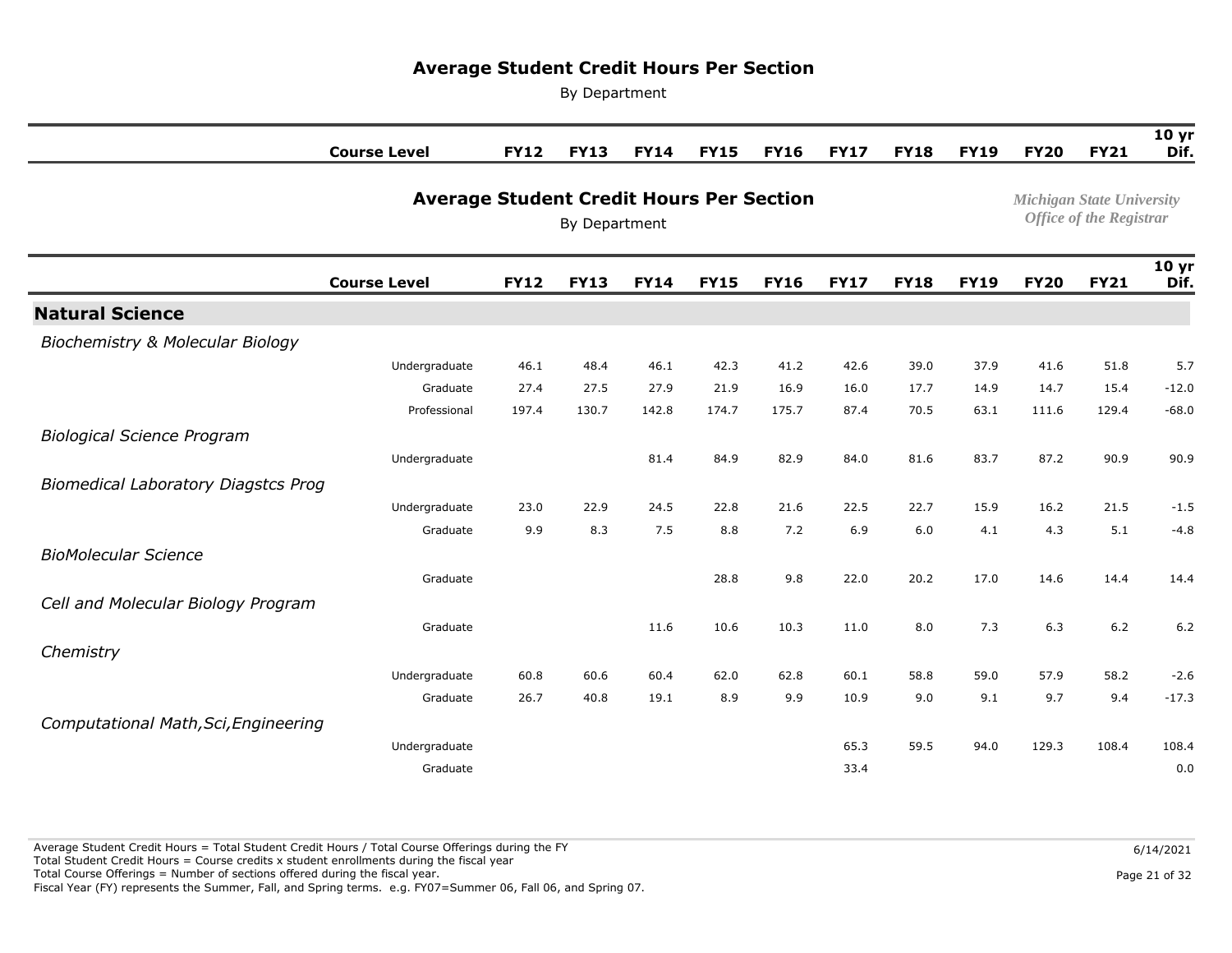By Department

|                                         | <b>Course Level</b> | <b>FY12</b> | <b>FY13</b> | <b>FY14</b> | <b>FY15</b> | <b>FY16</b> | <b>FY17</b> | <b>FY18</b>  | <b>FY19</b>  | <b>FY20</b> | <b>FY21</b> | 10 <sub>yr</sub><br>Dif. |
|-----------------------------------------|---------------------|-------------|-------------|-------------|-------------|-------------|-------------|--------------|--------------|-------------|-------------|--------------------------|
|                                         |                     |             |             |             |             |             |             |              |              |             |             |                          |
| Ctr Integrative Std - General Sci       |                     |             |             |             |             |             |             |              |              |             |             |                          |
|                                         | Undergraduate       | 154.6       | 158.6       | 143.8       | 138.3       | 133.7       | 139.4       | 147.8        | 152.0        | 144.2       | 137.8       | $-16.8$                  |
|                                         | Graduate            |             |             | 5.8         | 9.3         | 12.0        | 21.0        | 15.0         | 24.0         | 38.0        | 32.0        | 32.0                     |
|                                         | Professional        |             |             | 0.0         | 0.0         |             |             |              |              |             |             | 0.0                      |
| <b>Earth and Environmental Sciences</b> |                     |             |             |             |             |             |             |              |              |             |             |                          |
|                                         | Undergraduate       | 31.4        | 34.6        | 34.9        | 33.6        | 33.8        | 33.7        | 32.2         | 30.5         | 31.5        | 28.8        | $-2.6$                   |
|                                         | Graduate            | 3.7         | 2.7         | 2.8         | 3.7         | 3.7         | 4.2         | 4.4          | 5.6          | 5.3         | 7.3         | 3.6                      |
| Genetics Program                        |                     |             |             |             |             |             |             |              |              |             |             |                          |
|                                         | Graduate            |             |             | 8.2         | 5.4         | 5.5         | 4.6         | 3.7          | 4.2          | 2.7         | 4.2         | 4.2                      |
|                                         |                     |             |             |             |             |             |             |              |              |             |             |                          |
| <b>Integrative Biology</b>              |                     |             |             |             |             |             |             |              |              | 40.4        |             |                          |
|                                         | Undergraduate       | 43.2        | 44.3        | 43.7        | 42.7        | 42.7        | 36.7        | 39.8<br>12.3 | 40.8<br>16.0 |             | 44.1        | 0.9                      |
|                                         | Graduate            | 14.1        | 16.1        | 14.5        | 13.1        | 11.2        | 11.9        |              |              | 12.8        | 14.2        | 0.1                      |
| <b>Mathematics</b>                      |                     |             |             |             |             |             |             |              |              |             |             |                          |
|                                         | Undergraduate       | 91.0        | 89.3        | 89.4        | 90.1        | 87.0        | 84.4        | 82.5         | 84.5         | 80.8        | 81.0        | $-10.0$                  |
|                                         | Graduate            | 21.5        | 21.4        | 21.9        | 17.0        | 20.8        | 17.7        | 18.0         | 17.6         | 16.8        | 20.5        | $-1.0$                   |
| Microbiology & Molecular Genetics       |                     |             |             |             |             |             |             |              |              |             |             |                          |
|                                         | Undergraduate       | 44.2        | 39.0        | 38.8        | 38.8        | 38.4        | 40.6        | 42.2         | 42.6         | 43.6        | 44.9        | 0.7                      |
|                                         | Graduate            | 14.0        | 13.1        | 16.3        | 15.9        | 18.9        | 20.8        | 20.8         | 22.2         | 20.6        | 24.8        | 10.8                     |
|                                         | Professional        | 263.4       | 151.1       | 136.3       | 161.1       | 163.5       | 165.4       | 142.6        | 113.8        | 92.1        | 93.2        | $-170.2$                 |
| Natural Science Dean                    |                     |             |             |             |             |             |             |              |              |             |             |                          |
|                                         | Undergraduate       | 52.5        | 57.6        | 21.3        | 20.1        | 19.9        | 22.4        | 22.9         | 21.2         | 21.5        | 25.2        | $-27.3$                  |
|                                         | Graduate            | 14.1        | 12.8        | 22.0        | 18.1        | 19.9        | 12.0        | 15.1         | 16.9         | 16.7        | 15.8        | 1.7                      |
|                                         | Professional        | 2.5         | 0.0         | 0.0         |             |             |             |              |              |             |             | $-2.5$                   |
| Neuroscience Program                    |                     |             |             |             |             |             |             |              |              |             |             |                          |
|                                         | Undergraduate       |             | 45.6        | 35.7        | 34.3        | 36.5        | 31.9        | 35.6         | 36.2         | 38.3        | 44.3        | 44.3                     |
|                                         | Graduate            | 9.4         | 9.1         | 12.1        | 9.7         | 8.7         | 9.0         | 11.1         | 15.9         | 25.3        | 30.1        | 20.7                     |

Total Course Offerings = Number of sections offered during the fiscal year.

Fiscal Year (FY) represents the Summer, Fall, and Spring terms. e.g. FY07=Summer 06, Fall 06, and Spring 07.

Page 22 of 32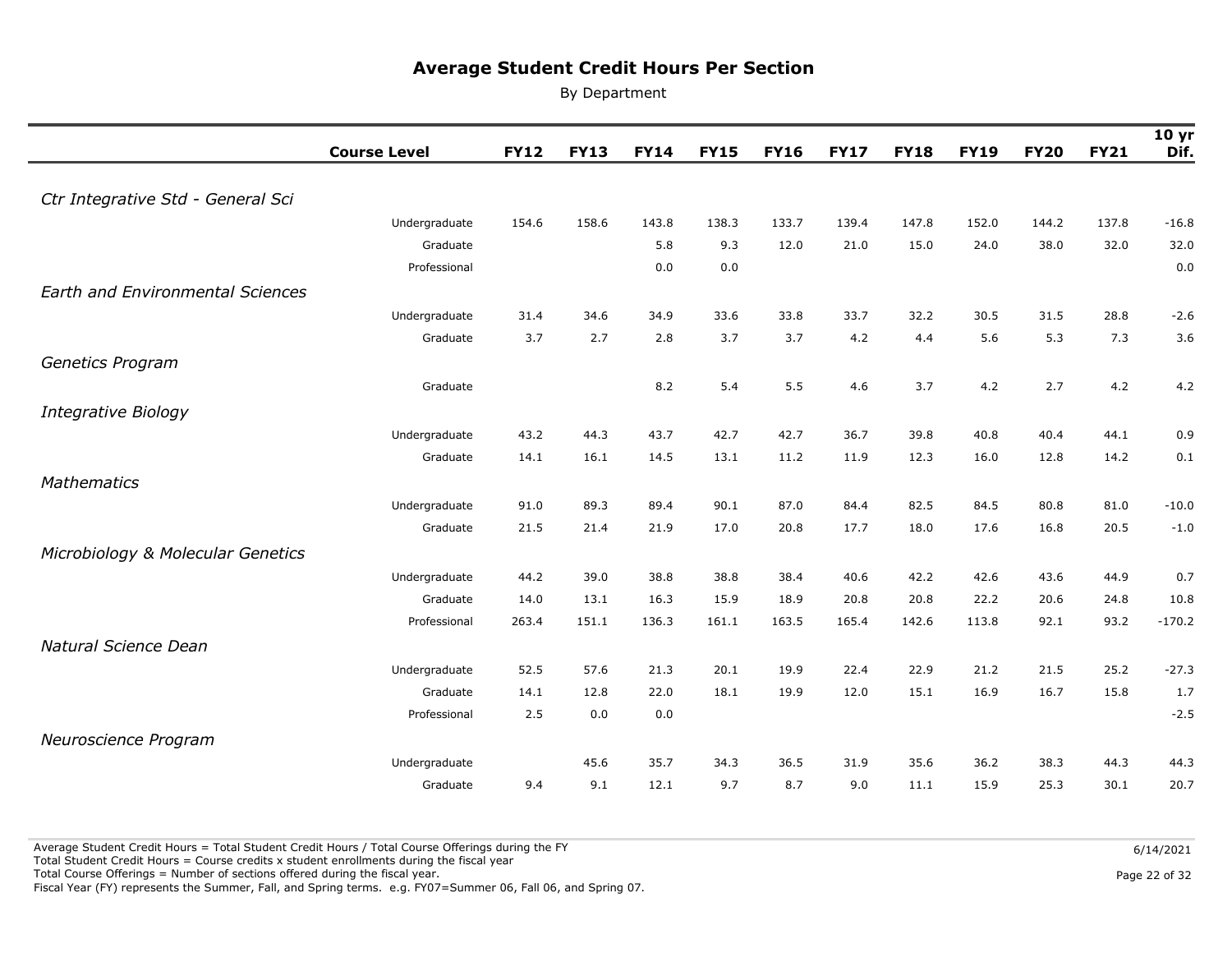|                                     | <b>Course Level</b> | <b>FY12</b> | <b>FY13</b> | <b>FY14</b> | <b>FY15</b> | <b>FY16</b> | <b>FY17</b> | <b>FY18</b> | <b>FY19</b> | <b>FY20</b> | <b>FY21</b> | 10 <sub>yr</sub><br>Dif. |
|-------------------------------------|---------------------|-------------|-------------|-------------|-------------|-------------|-------------|-------------|-------------|-------------|-------------|--------------------------|
|                                     |                     |             |             |             |             |             |             |             |             |             |             |                          |
| Physics-Astronomy                   |                     |             |             |             |             |             |             |             |             |             |             |                          |
|                                     | Undergraduate       | 85.0        | 92.3        | 98.4        | 108.4       | 100.5       | 99.7        | 97.4        | 103.4       | 103.2       | 117.2       | 32.2                     |
|                                     | Graduate            | 29.7        | 29.6        | 23.7        | 22.4        | 25.4        | 25.2        | 31.7        | 27.0        | 29.8        | 32.0        | 2.3                      |
| Physiology                          |                     |             |             |             |             |             |             |             |             |             |             |                          |
|                                     | Undergraduate       | 236.3       | 204.4       | 156.8       | 160.8       | 142.7       | 143.5       | 128.4       | 107.7       | 106.8       | 111.3       | $-125.0$                 |
|                                     | Graduate            |             | 15.6        | 13.5        | 14.8        | 13.4        | 23.1        | 16.2        | 18.7        | 15.7        | 12.1        | 12.1                     |
| Plant Biology                       |                     |             |             |             |             |             |             |             |             |             |             |                          |
|                                     | Undergraduate       | 16.7        | 17.2        | 16.9        | 16.3        | 22.0        | 17.6        | 17.8        | 17.9        | 19.5        | 18.4        | 1.7                      |
|                                     | Graduate            | 16.0        | 13.3        | 12.4        | 9.6         | 13.0        | 11.6        | 13.5        | 12.2        | 15.9        | 18.3        | 2.3                      |
| Program in Mathematics Education    |                     |             |             |             |             |             |             |             |             |             |             |                          |
|                                     | Undergraduate       |             |             | 57.0        | 57.0        | 63.0        | 55.5        | 40.5        | 69.0        | 75.0        | 75.0        | 75.0                     |
|                                     | Graduate            |             |             | 11.0        | 9.6         | 10.8        | 12.0        | 9.4         | 8.4         | 6.6         | 9.3         | 9.3                      |
| <b>Statistics &amp; Probability</b> |                     |             |             |             |             |             |             |             |             |             |             |                          |
|                                     | Undergraduate       | 80.7        | 82.9        | 83.3        | 83.2        | 84.6        | 89.3        | 84.7        | 88.7        | 82.6        | 88.5        | 7.8                      |
|                                     | Graduate            | 35.0        | 35.0        | 32.7        | 36.7        | 32.1        | 36.7        | 40.0        | 30.2        | 30.2        | 28.4        | $-6.6$                   |
| <b>Total - Natural Science</b>      |                     | 61.4        | 62.8        | 62.5        | 61.1        | 60.5        | 59.4        | 59.2        | 59.0        | 59.6        | 62.3        | 0.9                      |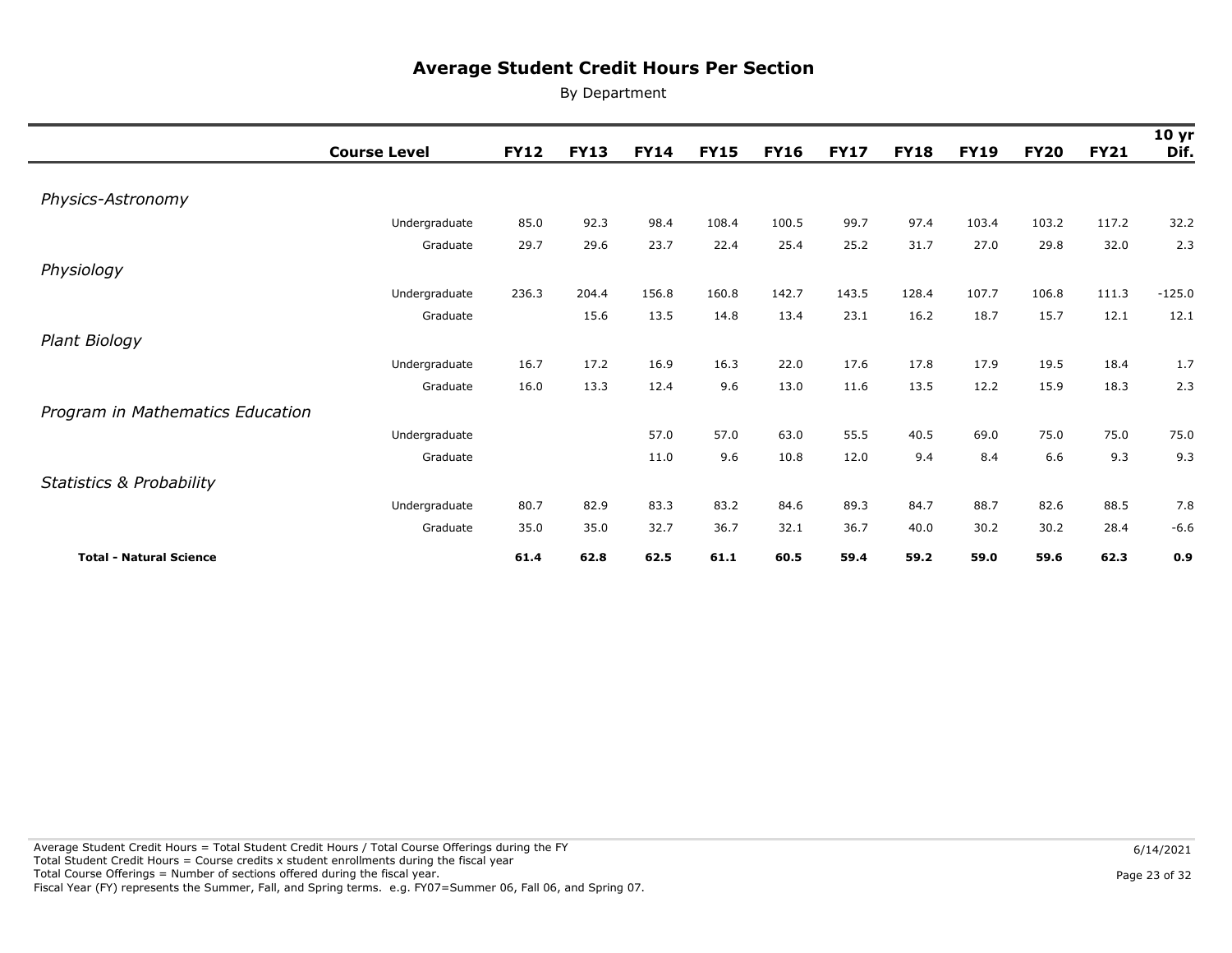|                        | <b>Course Level</b>                             | <b>FY12</b> | <b>FY13</b>   | <b>FY14</b> | <b>FY15</b> | <b>FY16</b> | <b>FY17</b> | <b>FY18</b> | <b>FY19</b> | <b>FY20</b> | <b>FY21</b>                                                        | 10 <sub>yr</sub><br>Dif. |
|------------------------|-------------------------------------------------|-------------|---------------|-------------|-------------|-------------|-------------|-------------|-------------|-------------|--------------------------------------------------------------------|--------------------------|
|                        | <b>Average Student Credit Hours Per Section</b> |             | By Department |             |             |             |             |             |             |             | <b>Michigan State University</b><br><b>Office of the Registrar</b> |                          |
|                        | <b>Course Level</b>                             | <b>FY12</b> | <b>FY13</b>   | <b>FY14</b> | <b>FY15</b> | <b>FY16</b> | <b>FY17</b> | <b>FY18</b> | <b>FY19</b> | <b>FY20</b> | <b>FY21</b>                                                        | 10 <sub>yr</sub><br>Dif. |
| <b>Nursing</b>         |                                                 |             |               |             |             |             |             |             |             |             |                                                                    |                          |
| Nursing                |                                                 |             |               |             |             |             |             |             |             |             |                                                                    |                          |
|                        | Undergraduate                                   | 113.9       | 100.1         | 110.8       | 90.2        | 79.1        | 76.7        | 76.0        | 68.5        | 58.5        | 73.0                                                               | $-40.9$                  |
|                        | Graduate                                        | 15.8        | 16.2          | 16.6        | 15.4        | 17.6        | 17.7        | 18.6        | 18.6        | 18.0        | 20.1                                                               | 4.3                      |
| <b>Total - Nursing</b> |                                                 | 44.1        | 42.8          | 43.6        | 40.1        | 40.3        | 39.5        | 42.4        | 41.2        | 36.1        | 41.5                                                               | $-2.6$                   |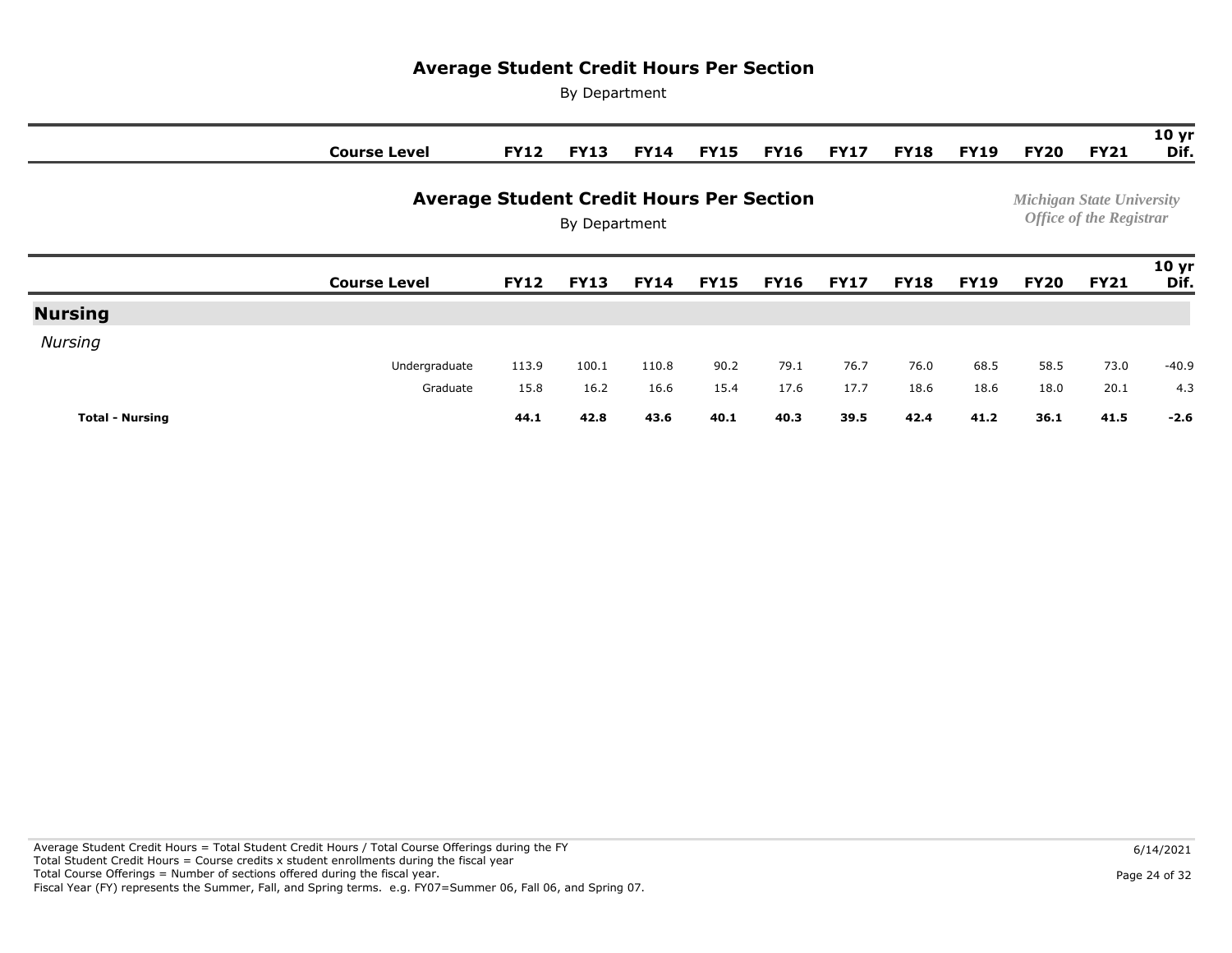By Department

|                                          | <b>Course Level</b> | <b>FY12</b>                                                      | <b>FY13</b> | <b>FY14</b> | <b>FY15</b> | <b>FY16</b> | <b>FY17</b> | <b>FY18</b> | <b>FY19</b> | <b>FY20</b> | <b>FY21</b> | 10 <sub>yr</sub><br>Dif. |  |  |
|------------------------------------------|---------------------|------------------------------------------------------------------|-------------|-------------|-------------|-------------|-------------|-------------|-------------|-------------|-------------|--------------------------|--|--|
|                                          |                     | <b>Average Student Credit Hours Per Section</b><br>By Department |             |             |             |             |             |             |             |             |             |                          |  |  |
|                                          | <b>Course Level</b> | <b>FY12</b>                                                      | <b>FY13</b> | <b>FY14</b> | <b>FY15</b> | <b>FY16</b> | <b>FY17</b> | <b>FY18</b> | <b>FY19</b> | <b>FY20</b> | <b>FY21</b> | 10 <sub>yr</sub><br>Dif. |  |  |
| <b>Osteopathic Medicine</b>              |                     |                                                                  |             |             |             |             |             |             |             |             |             |                          |  |  |
| <b>Family Medicine</b>                   |                     |                                                                  |             |             |             |             |             |             |             |             |             |                          |  |  |
|                                          | Professional        | 35.7                                                             | 46.5        | 53.1        | 67.5        | 88.1        | 74.9        | 82.5        | 83.9        | 60.9        | 38.9        | 3.2                      |  |  |
| Microbiology & Molecular Genetics        |                     |                                                                  |             |             |             |             |             |             |             |             |             |                          |  |  |
|                                          | Professional        | 423.3                                                            | 326.7       | 540.0       | 465.0       | 517.5       | 5.0         |             |             |             |             | $-423.3$                 |  |  |
| Neurology and Ophthalmology              |                     |                                                                  |             |             |             |             |             |             |             |             |             |                          |  |  |
|                                          | Professional        | 16.0                                                             | 12.3        | 13.2        | 18.5        | 25.9        | 18.1        | 16.7        | 10.0        | 11.4        | 8.2         | $-7.8$                   |  |  |
| Osteopathic Manipulative Medicine        |                     |                                                                  |             |             |             |             |             |             |             |             |             |                          |  |  |
|                                          | Graduate            | 0.0                                                              | 0.0         |             | 0.0         | 0.0         | 0.0         |             |             |             |             | 0.0                      |  |  |
|                                          | Professional        | 33.5                                                             | 40.1        | 44.2        | 34.1        | 47.5        | 52.5        | 39.6        | 39.5        | 32.6        | 26.7        | $-6.8$                   |  |  |
| Osteopathic Medical Specialties COM      |                     |                                                                  |             |             |             |             |             |             |             |             |             |                          |  |  |
|                                          | Undergraduate       | 24.6                                                             | 53.3        | 78.0        | 84.0        | 84.0        | 92.0        | 88.0        | 90.0        | 86.0        | 0.0         | $-24.6$                  |  |  |
|                                          | Professional        | 40.5                                                             | 79.3        | 78.6        | 46.8        | 51.0        | 45.9        | 41.7        | 36.6        | 29.8        | 21.9        | $-18.6$                  |  |  |
| Osteopathic Medicine Dean                |                     |                                                                  |             |             |             |             |             |             |             |             |             |                          |  |  |
|                                          | Undergraduate       | 34.0                                                             | 48.7        | 46.7        | 51.3        | 52.0        | 62.5        | 45.0        | 48.5        | 51.0        | 61.5        | 27.5                     |  |  |
|                                          | Graduate            | 4.4                                                              | 5.6         | 7.8         | 2.5         | 3.3         | 8.2         | 2.0         |             | 1.0         | 9.2         | 4.8                      |  |  |
|                                          | Professional        | 228.1                                                            | 218.0       | 174.3       | 121.5       | 126.3       | 139.1       | 140.6       | 141.2       | 159.4       | 160.8       | $-67.3$                  |  |  |
| <b>Osteopathic Surgical Specialities</b> |                     |                                                                  |             |             |             |             |             |             |             |             |             |                          |  |  |
|                                          | Professional        | 38.2                                                             | 60.0        | 66.3        | 32.3        | 38.4        | 34.8        | 31.5        | 29.9        | 18.9        | 15.6        | $-22.6$                  |  |  |
| Pediatrics                               |                     |                                                                  |             |             |             |             |             |             |             |             |             |                          |  |  |
|                                          | Professional        | 9.4                                                              | 14.0        | 15.8        | 50.8        | 79.9        | 71.6        | 69.5        | 68.0        | 45.7        | 46.5        | 37.1                     |  |  |

Average Student Credit Hours = Total Student Credit Hours / Total Course Offerings during the FY

Total Student Credit Hours = Course credits x student enrollments during the fiscal year

Total Course Offerings = Number of sections offered during the fiscal year.

Fiscal Year (FY) represents the Summer, Fall, and Spring terms. e.g. FY07=Summer 06, Fall 06, and Spring 07.

Page 25 of 32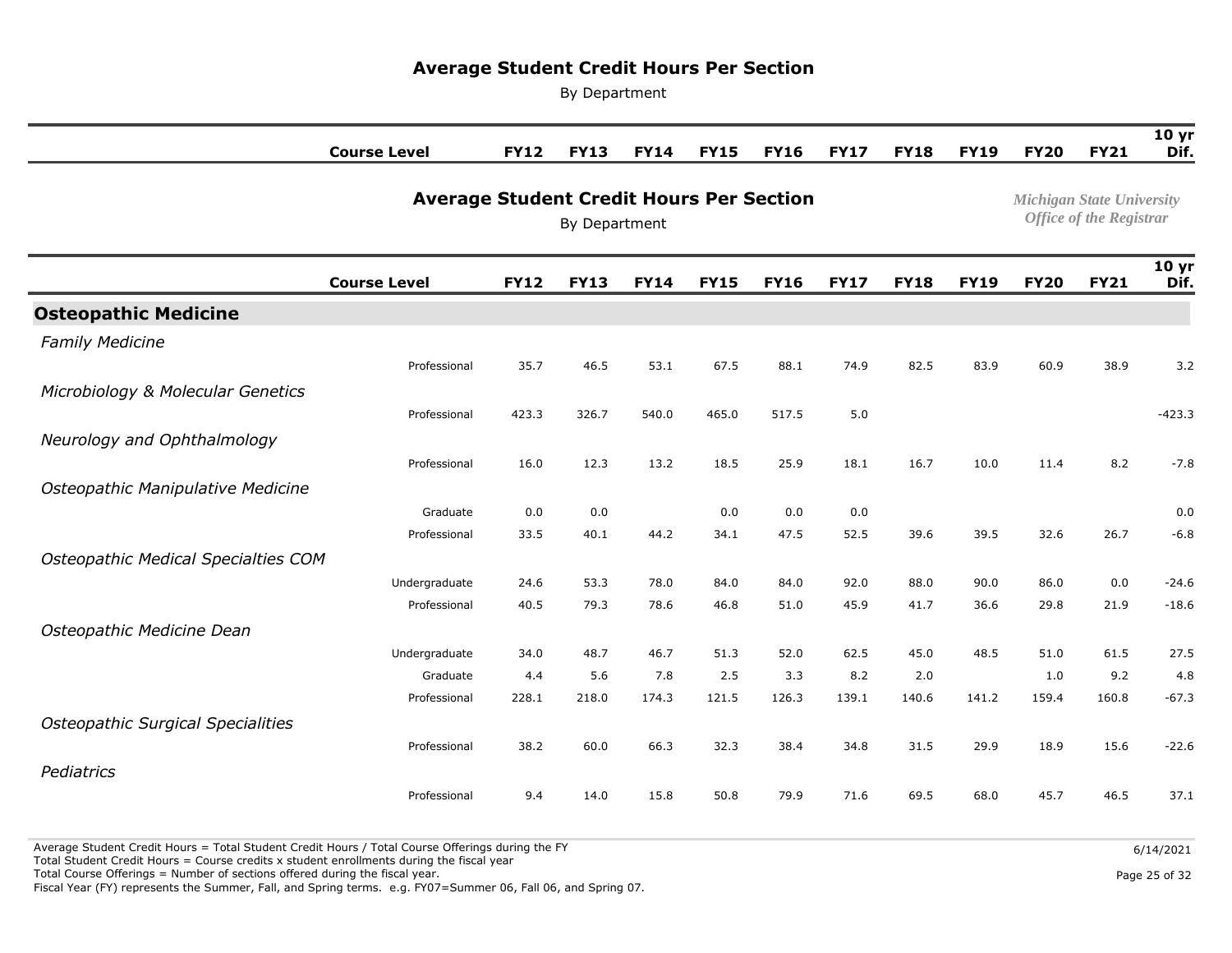|                                     | <b>Course Level</b> | <b>FY12</b> | <b>FY13</b> | <b>FY14</b> | <b>FY15</b> | <b>FY16</b> | <b>FY17</b> | <b>FY18</b> | <b>FY19</b> | <b>FY20</b> | <b>FY21</b> | 10 <sub>yr</sub><br>Dif. |
|-------------------------------------|---------------------|-------------|-------------|-------------|-------------|-------------|-------------|-------------|-------------|-------------|-------------|--------------------------|
| Physical Medicine & Rehabilitation  | Professional        | 5.6         | 13.2        | 15.2        | 13.6        | 17.9        | 16.6        | 14.2        | 11.0        | 13.3        | 8.6         | 3.0                      |
| <b>Total - Osteopathic Medicine</b> |                     | 60.0        | 79.4        | 77.1        | 52.7        | 61.1        | 56.0        | 53.8        | 46.4        | 40.6        | 30.6        | -29.4                    |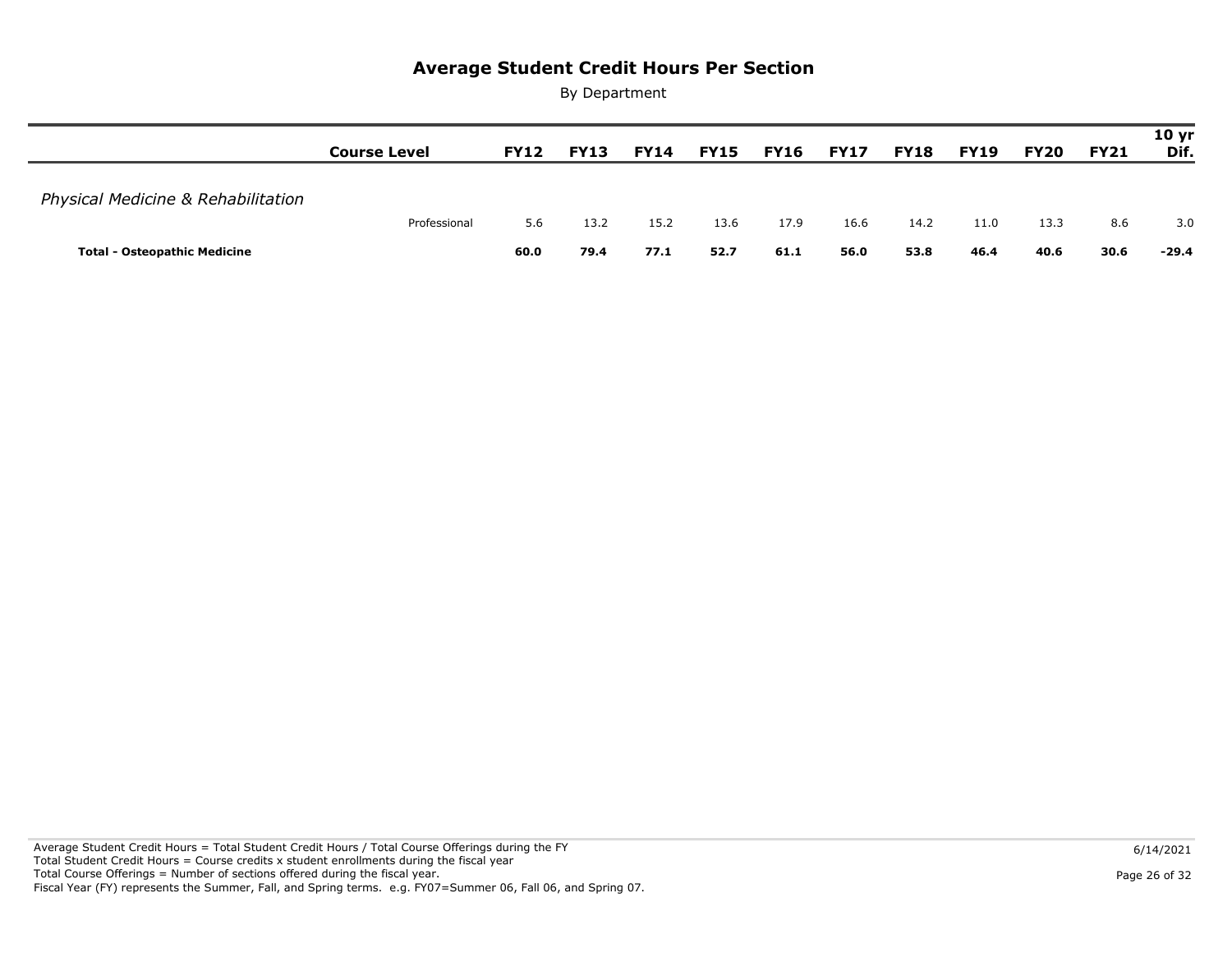|                                                                  | <b>Course Level</b> | <b>FY12</b> | <b>FY13</b> | <b>FY14</b> | <b>FY15</b> | <b>FY16</b> | <b>FY17</b> | <b>FY18</b> | <b>FY19</b> | <b>FY20</b> | <b>FY21</b>                                                        | 10 <sub>yr</sub><br>Dif. |
|------------------------------------------------------------------|---------------------|-------------|-------------|-------------|-------------|-------------|-------------|-------------|-------------|-------------|--------------------------------------------------------------------|--------------------------|
| <b>Average Student Credit Hours Per Section</b><br>By Department |                     |             |             |             |             |             |             |             |             |             | <b>Michigan State University</b><br><b>Office of the Registrar</b> |                          |
|                                                                  | <b>Course Level</b> | <b>FY12</b> | <b>FY13</b> | <b>FY14</b> | <b>FY15</b> | <b>FY16</b> | <b>FY17</b> | <b>FY18</b> | <b>FY19</b> | <b>FY20</b> | <b>FY21</b>                                                        | 10 <sub>yr</sub><br>Dif. |
| <b>Resdntl Coll Arts and Humanities</b>                          |                     |             |             |             |             |             |             |             |             |             |                                                                    |                          |
| Resdntl Coll Arts and Humanit Dean                               |                     |             |             |             |             |             |             |             |             |             |                                                                    |                          |
|                                                                  | Undergraduate       | 34.8        | 32.7        | 34.7        | 36.5        | 42.2        | 38.4        | 31.1        | 33.7        | 32.0        | 32.5                                                               | $-2.3$                   |
| <b>Total - Resdntl Coll Arts and Humanities</b>                  |                     | 34.8        | 32.7        | 34.7        | 36.5        | 42.2        | 38.4        | 31.1        | 33.7        | 32.0        | 32.5                                                               | $-2.3$                   |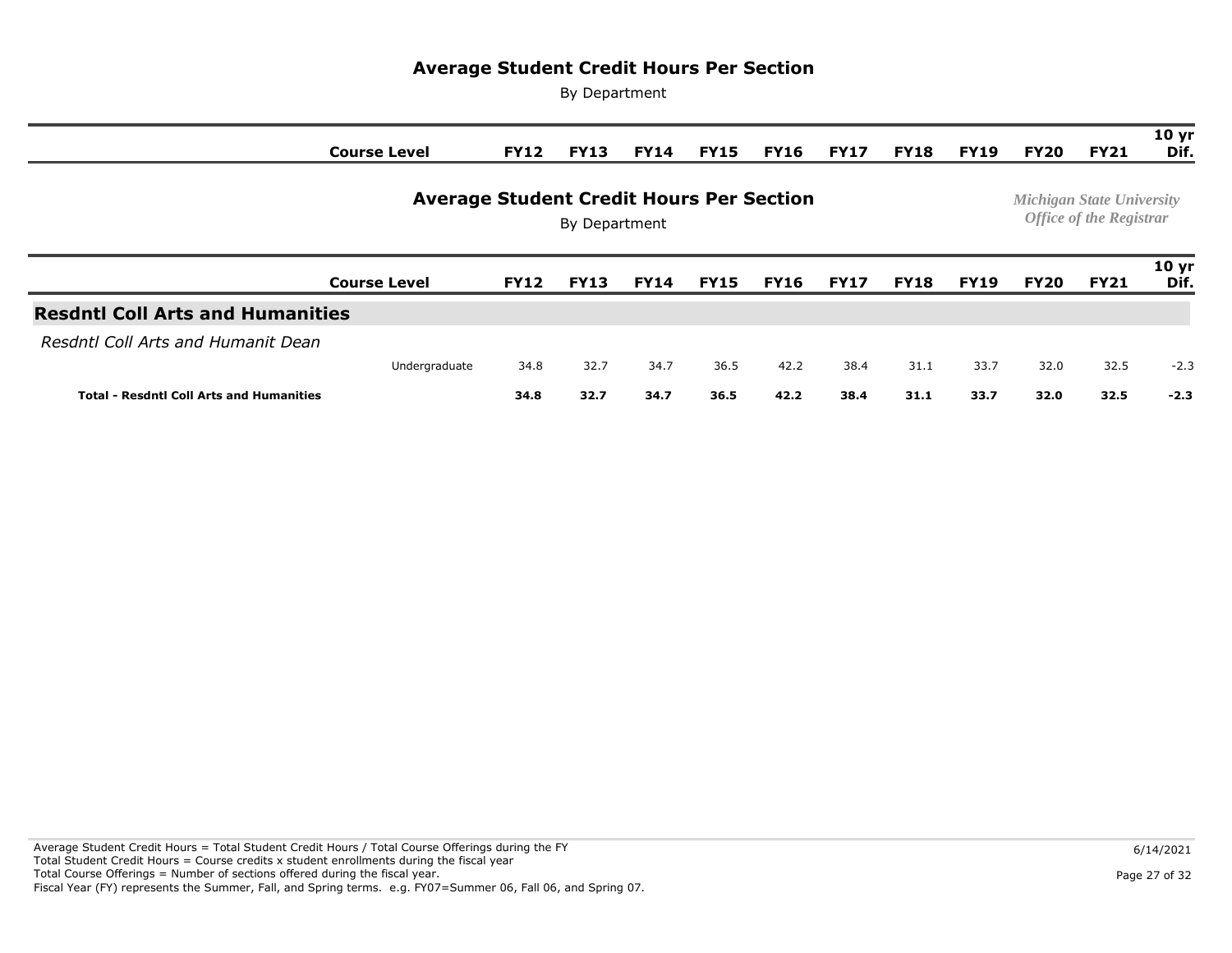By Department

|                                    | <b>Course Level</b>                             | <b>FY12</b>                                                        | <b>FY13</b> | <b>FY14</b> | <b>FY15</b> | <b>FY16</b> | <b>FY17</b> | <b>FY18</b> | <b>FY19</b> | <b>FY20</b> | <b>FY21</b> | 10 <sub>yr</sub><br>Dif. |
|------------------------------------|-------------------------------------------------|--------------------------------------------------------------------|-------------|-------------|-------------|-------------|-------------|-------------|-------------|-------------|-------------|--------------------------|
|                                    | <b>Average Student Credit Hours Per Section</b> | <b>Michigan State University</b><br><b>Office of the Registrar</b> |             |             |             |             |             |             |             |             |             |                          |
|                                    | <b>Course Level</b>                             | <b>FY12</b>                                                        | <b>FY13</b> | <b>FY14</b> | <b>FY15</b> | <b>FY16</b> | <b>FY17</b> | <b>FY18</b> | <b>FY19</b> | <b>FY20</b> | <b>FY21</b> | 10 <sub>yr</sub><br>Dif. |
| <b>Social Science</b>              |                                                 |                                                                    |             |             |             |             |             |             |             |             |             |                          |
| Anthropology                       |                                                 |                                                                    |             |             |             |             |             |             |             |             |             |                          |
|                                    | Undergraduate                                   | 112.6                                                              | 105.9       | 100.8       | 102.9       | 109.0       | 103.0       | 100.8       | 103.1       | 107.1       | 116.7       | 4.1                      |
|                                    | Graduate                                        | 11.7                                                               | 9.5         | 9.1         | 7.6         | 6.9         | 6.8         | 6.4         | 7.2         | 5.3         | 5.7         | $-6.0$                   |
| Criminal Justice                   |                                                 |                                                                    |             |             |             |             |             |             |             |             |             |                          |
|                                    | Undergraduate                                   | 36.4                                                               | 35.9        | 36.4        | 33.0        | 32.8        | 30.8        | 30.9        | 33.1        | 38.1        | 40.1        | 3.7                      |
|                                    | Graduate                                        | 12.1                                                               | 9.7         | 9.5         | 10.2        | 10.5        | 11.6        | 10.8        | 9.9         | 11.3        | 15.6        | 3.5                      |
| Ctr Integrative Std-Social Science |                                                 |                                                                    |             |             |             |             |             |             |             |             |             |                          |
|                                    | Undergraduate                                   | 315.1                                                              | 326.8       | 341.7       | 336.6       | 376.8       | 301.0       | 276.3       | 292.0       | 324.8       | 357.3       | 42.2                     |
| Economics                          |                                                 |                                                                    |             |             |             |             |             |             |             |             |             |                          |
|                                    | Undergraduate                                   | 278.2                                                              | 280.8       | 282.5       | 292.3       | 293.6       | 302.2       | 273.6       | 243.5       | 242.8       | 274.2       | $-4.0$                   |
|                                    | Graduate                                        | 32.0                                                               | 27.7        | 28.4        | 24.2        | 27.2        | 28.2        | 31.6        | 28.1        | 29.1        | 36.0        | 4.0                      |
| Geo, Environ, and Spatial Sciences |                                                 |                                                                    |             |             |             |             |             |             |             |             |             |                          |
|                                    | Undergraduate                                   | 60.0                                                               | 57.6        | 52.3        | 51.8        | 56.8        | 52.3        | 55.9        | 49.2        | 55.7        | 50.7        | $-9.3$                   |
|                                    | Graduate                                        | 10.5                                                               | 9.1         | 9.5         | 10.3        | 11.4        | 11.1        | 12.0        | 11.8        | 10.1        | 9.2         | $-1.3$                   |
| History                            |                                                 |                                                                    |             |             |             |             |             |             |             |             |             |                          |
|                                    | Undergraduate                                   | 84.6                                                               | 75.1        | 72.8        | 63.1        | 66.6        | 60.2        | 66.5        | 66.3        | 69.7        | 75.9        | $-8.7$                   |
|                                    | Graduate                                        | 8.0                                                                | 8.4         | 8.9         | 7.0         | 7.5         | 7.7         | 9.0         | 7.7         | 7.9         | 6.6         | $-1.4$                   |
| Human Development & Family Studies |                                                 |                                                                    |             |             |             |             |             |             |             |             |             |                          |
|                                    | Undergraduate                                   | 148.5                                                              | 157.9       | 151.8       | 163.5       | 147.9       | 159.2       | 140.1       | 144.3       | 164.6       | 180.7       | 32.2                     |
|                                    | Graduate                                        | 12.9                                                               | 13.2        | 13.9        | 15.9        | 14.4        | 12.3        | 11.7        | 11.5        | 11.2        | 11.0        | $-1.9$                   |

Total Student Credit Hours = Course credits x student enrollments during the fiscal year

Total Course Offerings = Number of sections offered during the fiscal year.

Fiscal Year (FY) represents the Summer, Fall, and Spring terms. e.g. FY07=Summer 06, Fall 06, and Spring 07.

Page 28 of 32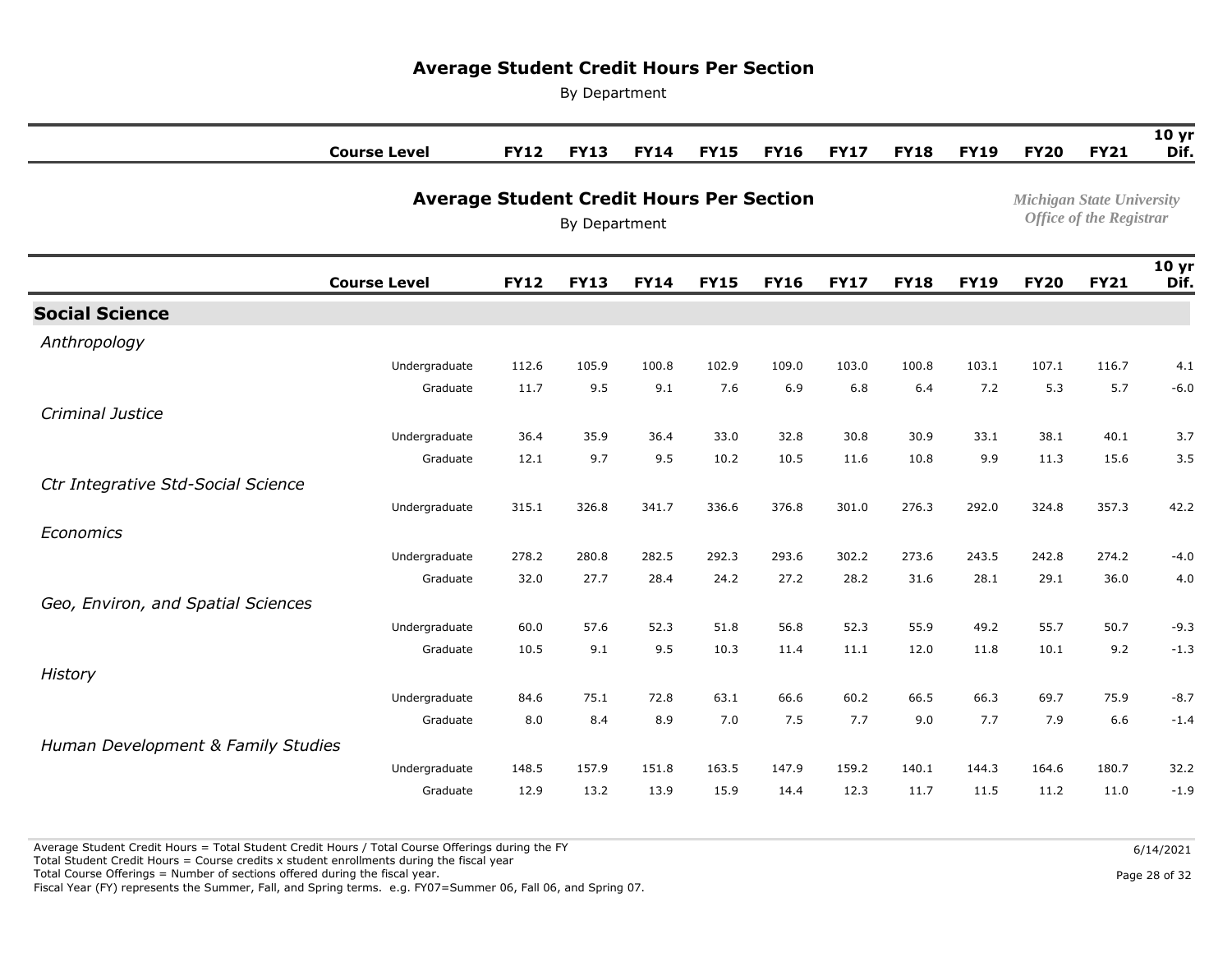By Department

|                                            | <b>Course Level</b> | <b>FY12</b> | <b>FY13</b> | <b>FY14</b> | <b>FY15</b> | <b>FY16</b> | <b>FY17</b> | <b>FY18</b> | <b>FY19</b> | <b>FY20</b> | <b>FY21</b> | 10 <sub>yr</sub><br>Dif. |
|--------------------------------------------|---------------------|-------------|-------------|-------------|-------------|-------------|-------------|-------------|-------------|-------------|-------------|--------------------------|
|                                            |                     |             |             |             |             |             |             |             |             |             |             |                          |
| <b>Human Resources and Labor Relations</b> |                     |             |             |             |             |             |             |             |             |             |             |                          |
|                                            | Undergraduate       |             |             | 114.0       | 126.0       | 101.5       | 148.5       | 172.9       | 186.4       | 195.1       | 167.2       | 167.2                    |
|                                            | Graduate            | 24.2        | 25.8        | 29.1        | 27.2        | 24.0        | 21.8        | 21.6        | 22.3        | 22.1        | 22.0        | $-2.2$                   |
| Planning, Design, & Construction           |                     |             |             |             |             |             |             |             |             |             |             |                          |
|                                            | Undergraduate       | 36.4        | 32.1        | 38.8        | 39.9        | 34.8        | 35.8        | 34.8        | 32.2        | 37.4        | 54.1        | 17.7                     |
|                                            | Graduate            | 4.4         | 2.6         | 2.7         | 2.0         | 1.4         | 1.2         | 1.8         | 1.9         | 3.0         | 3.6         | $-0.8$                   |
| <b>Political Science</b>                   |                     |             |             |             |             |             |             |             |             |             |             |                          |
|                                            | Undergraduate       | 49.8        | 50.6        | 50.0        | 49.1        | 51.8        | 71.0        | 101.9       | 79.3        | 66.5        | 82.4        | 32.6                     |
|                                            | Graduate            | 7.8         | 8.5         | 7.4         | 7.2         | 8.2         | 11.1        | 21.9        | 14.4        | 17.4        | 17.3        | 9.5                      |
| Psychology                                 |                     |             |             |             |             |             |             |             |             |             |             |                          |
|                                            | Undergraduate       | 55.4        | 56.1        | 53.2        | 78.3        | 83.7        | 79.2        | 138.9       | 141.0       | 152.9       | 158.4       | 103.0                    |
|                                            | Graduate            | 28.8        | 25.2        | 23.9        | 24.7        | 22.8        | 24.1        | 22.5        | 26.5        | 26.3        | 23.8        | $-5.0$                   |
| Social Science Dean                        |                     |             |             |             |             |             |             |             |             |             |             |                          |
|                                            | Undergraduate       | 20.6        | 20.4        | 23.1        | 25.6        | 23.8        | 29.7        | 31.8        | 25.6        | 26.7        | 18.1        | $-2.5$                   |
|                                            | Graduate            | 6.6         | 6.4         | 6.3         | 5.9         | 4.9         | 5.6         | 6.9         | 7.0         | 6.4         | 6.4         | $-0.2$                   |
| Social Work                                |                     |             |             |             |             |             |             |             |             |             |             |                          |
|                                            | Undergraduate       | 48.5        | 59.2        | 56.2        | 61.1        | 68.2        | 59.9        | 61.3        | 59.1        | 60.1        | 59.3        | 10.8                     |
|                                            | Graduate            | 38.8        | 37.9        | 43.9        | 45.3        | 47.3        | 45.1        | 44.0        | 44.6        | 40.3        | 36.0        | $-2.8$                   |
| Sociology                                  |                     |             |             |             |             |             |             |             |             |             |             |                          |
|                                            | Undergraduate       | 138.5       | 133.7       | 126.8       | 130.3       | 128.1       | 113.4       | 121.4       | 114.7       | 98.9        | 129.4       | $-9.1$                   |
|                                            | Graduate            | 21.2        | 21.4        | 22.7        | 18.8        | 17.3        | 12.0        | 11.0        | 11.6        | 13.3        | 12.4        | $-8.8$                   |
| <b>Total - Social Science</b>              |                     | 65.8        | 64.7        | 66.1        | 70.6        | 72.4        | 71.9        | 77.5        | 76.1        | 79.4        | 83.3        | 17.5                     |

Page 29 of 32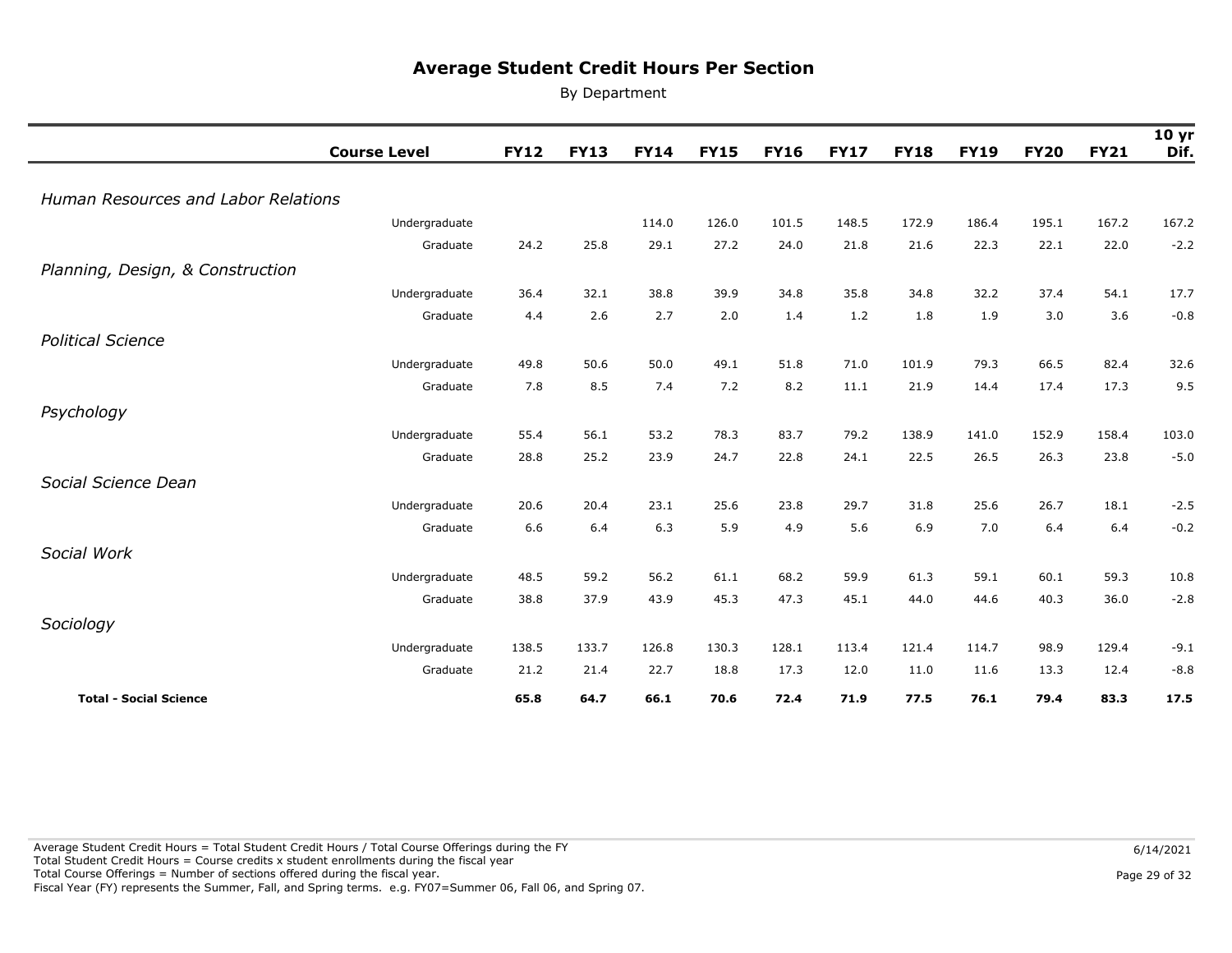By Department

|                                       | <b>Course Level</b>                             | <b>FY12</b> | <b>FY13</b>   | <b>FY14</b> | <b>FY15</b> | <b>FY16</b> | <b>FY17</b> | <b>FY18</b> | <b>FY19</b>                    | <b>FY20</b> | <b>FY21</b>                      | 10 <sub>yr</sub><br>Dif. |  |
|---------------------------------------|-------------------------------------------------|-------------|---------------|-------------|-------------|-------------|-------------|-------------|--------------------------------|-------------|----------------------------------|--------------------------|--|
|                                       | <b>Average Student Credit Hours Per Section</b> |             |               |             |             |             |             |             |                                |             | <b>Michigan State University</b> |                          |  |
|                                       |                                                 |             | By Department |             |             |             |             |             | <b>Office of the Registrar</b> |             |                                  |                          |  |
|                                       | <b>Course Level</b>                             | <b>FY12</b> | <b>FY13</b>   | <b>FY14</b> | <b>FY15</b> | <b>FY16</b> | <b>FY17</b> | <b>FY18</b> | <b>FY19</b>                    | <b>FY20</b> | <b>FY21</b>                      | 10 <sub>yr</sub><br>Dif. |  |
| <b>Veterinary Medicine</b>            |                                                 |             |               |             |             |             |             |             |                                |             |                                  |                          |  |
| Large Animal Clinical Sciences        |                                                 |             |               |             |             |             |             |             |                                |             |                                  |                          |  |
|                                       | Graduate                                        | 4.5         | 1.8           | 2.5         | 2.0         | 3.4         | 2.0         | 3.3         | 2.6                            | 1.6         | 2.0                              | $-2.5$                   |  |
|                                       | Professional                                    | 20.0        | 21.4          | 21.1        | 21.6        | 19.9        | 20.8        | 19.7        | 16.5                           | 10.9        | 8.2                              | $-11.8$                  |  |
| Microbiology & Molecular Genetics     |                                                 |             |               |             |             |             |             |             |                                |             |                                  |                          |  |
|                                       | Professional                                    | 0.0         |               |             |             |             |             |             |                                |             |                                  | 0.0                      |  |
| Pathobiology & Diagnostic Inves       |                                                 |             |               |             |             |             |             |             |                                |             |                                  |                          |  |
|                                       | Graduate                                        | 6.0         | 7.9           | 4.2         | 4.0         | 2.0         | 2.7         | 1.3         | 1.8                            | 1.0         | 2.0                              | $-4.0$                   |  |
|                                       | Professional                                    | 76.3        | 73.1          | 71.4        | 70.8        | 72.1        | 75.5        | 75.3        | 40.7                           | 14.2        | 12.2                             | $-64.1$                  |  |
| Pharmacology & Toxicology             |                                                 |             |               |             |             |             |             |             |                                |             |                                  |                          |  |
|                                       | Undergraduate                                   | 85.4        | 80.5          | 63.0        | 77.2        | 79.2        | 69.9        | 77.3        | 80.7                           | 76.8        | 77.1                             | $-8.3$                   |  |
|                                       | Graduate                                        | 15.1        | 17.0          | 17.5        | 15.9        | 16.1        | 17.8        | 18.3        | 16.6                           | 16.2        | 17.4                             | 2.3                      |  |
|                                       | Professional                                    | 168.7       | 142.8         | 117.1       | 124.8       | 119.3       | 164.0       | 89.1        | 89.5                           | 66.8        | 58.1                             | $-110.6$                 |  |
| Physiology                            |                                                 |             |               |             |             |             |             |             |                                |             |                                  |                          |  |
|                                       | Graduate                                        | 16.2        | 15.0          |             |             |             |             |             |                                |             |                                  | $-16.2$                  |  |
|                                       | Professional                                    | 230.0       | 204.9         | 182.1       | 233.8       | 201.8       | 125.1       | 274.0       | 176.6                          | 169.1       | 173.1                            | $-56.9$                  |  |
| <b>Small Animal Clinical Sciences</b> |                                                 |             |               |             |             |             |             |             |                                |             |                                  |                          |  |
|                                       | Graduate                                        | 1.1         | 0.6           | 0.4         | 0.0         | 0.2         | 0.1         | 0.6         | 0.9                            | 0.0         | 0.1                              | $-1.0$                   |  |
|                                       | Professional                                    | 39.9        | 38.9          | 42.5        | 39.3        | 36.9        | 40.1        | 36.1        | 37.7                           | 35.2        | 30.5                             | $-9.4$                   |  |

 Average Student Credit Hours = Total Student Credit Hours / Total Course Offerings during the FY Total Student Credit Hours = Course credits x student enrollments during the fiscal year Total Course Offerings = Number of sections offered during the fiscal year. Fiscal Year (FY) represents the Summer, Fall, and Spring terms. e.g. FY07=Summer 06, Fall 06, and Spring 07.

Page 30 of 32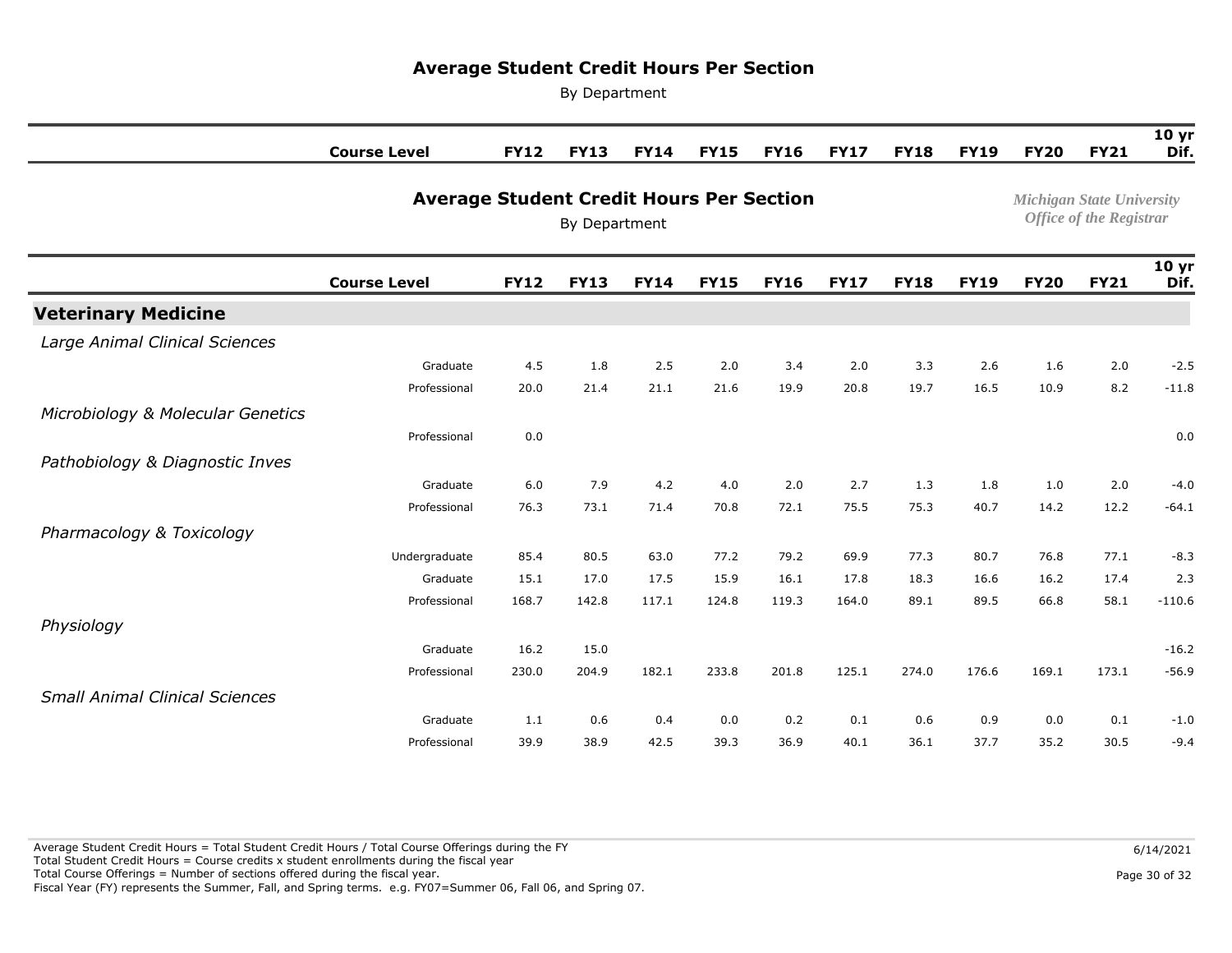|                                    | <b>Course Level</b> | <b>FY12</b> | <b>FY13</b> | <b>FY14</b> | <b>FY15</b> | <b>FY16</b> | <b>FY17</b> | <b>FY18</b> | <b>FY19</b> | <b>FY20</b> | <b>FY21</b> | 10 <sub>yr</sub><br>Dif. |
|------------------------------------|---------------------|-------------|-------------|-------------|-------------|-------------|-------------|-------------|-------------|-------------|-------------|--------------------------|
|                                    |                     |             |             |             |             |             |             |             |             |             |             |                          |
| Veterinary Medicine Dean           |                     |             |             |             |             |             |             |             |             |             |             |                          |
|                                    | Undergraduate       | 5.6         | 13.6        | 10.7        | 14.3        | 14.5        | 16.3        | 13.3        | 12.5        | 13.3        | 13.6        | 8.0                      |
|                                    | Graduate            | 29.9        | 30.7        | 35.0        | 36.1        | 39.4        | 38.8        | 35.6        | 36.8        | 34.3        | 38.6        | 8.7                      |
|                                    | Professional        | 142.2       | 145.3       | 141.7       | 149.9       | 154.0       | 145.0       | 127.1       | 154.4       | 171.8       | 165.1       | 22.9                     |
| <b>Total - Veterinary Medicine</b> |                     | 32.6        | 41.3        | 39.2        | 40.7        | 41.2        | 40.9        | 39.0        | 39.6        | 39.0        | 38.7        | 6.1                      |